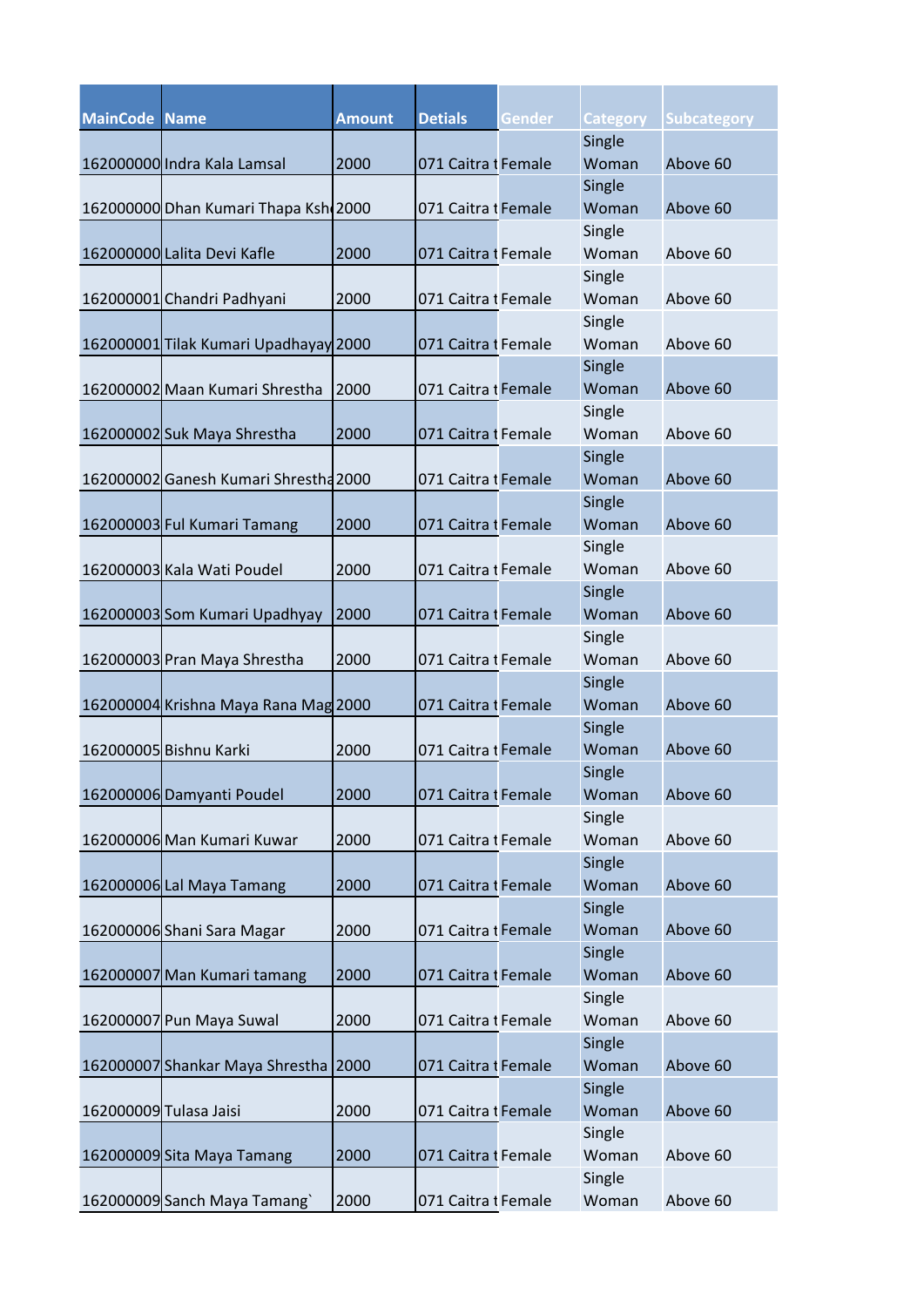|                      |                                       |      |                     | Single          |          |
|----------------------|---------------------------------------|------|---------------------|-----------------|----------|
|                      | 162000009 Naar maya Tamang (Nirn 2000 |      | 071 Caitra I Female | Woman           | Above 60 |
|                      |                                       |      |                     | Single          |          |
|                      | 162000011 Parbati Shrestha            | 2000 | 071 Caitra I Female | Woman           | Above 60 |
|                      |                                       |      |                     | Single          |          |
|                      | 162000011 Gauri Maya Shrestha         | 2000 | 071 Caitra I Female | Woman           | Above 60 |
|                      |                                       |      |                     | Single          |          |
|                      | 162000011 Rojidana Nesa               | 2000 | 071 Caitra 1 Female | Woman           | Above 60 |
|                      |                                       |      |                     | Single          |          |
|                      | 162000012 Uma Devi Tamang             | 2000 | 071 Caitra I Female | Woman           | Above 60 |
|                      |                                       |      |                     | Single          |          |
|                      | 162000012 Dol Kumari Khadka           | 2000 | 071 Caitra I Female | Woman           | Above 60 |
|                      | 162000012 Mishri Sikhada              | 2000 | 071 Caitra I Female | Single<br>Woman | Above 60 |
|                      |                                       |      |                     | Single          |          |
|                      | 162000012 Chuma Devi Aryal            | 2000 | 071 Caitra I Female | Woman           | Above 60 |
|                      |                                       |      |                     | Single          |          |
|                      | 162000014 Kharu Maya Shrestha         | 2000 | 071 Caitra I Female | Woman           | Above 60 |
|                      |                                       |      |                     | Single          |          |
|                      | 162000014 Bhumi Shrestha              | 2000 | 071 Caitra I Female | Woman           | Above 60 |
|                      |                                       |      |                     | Single          |          |
|                      | 162000014 Krishna Kumari Tamraka 2000 |      | 071 Caitra I Female | Woman           | Above 60 |
|                      |                                       |      |                     | Single          |          |
|                      | 162000014 Chhori Maya Tamrakar        | 2000 | 071 Caitra I Female | Woman           | Above 60 |
|                      |                                       |      |                     | Single          |          |
|                      | 162000015 Hari Kala Acharya           | 2000 | 071 Caitra I Female | Woman           | Above 60 |
|                      |                                       |      |                     | Single          |          |
|                      | 162000015 Shree Maya Kandel           | 2000 | 071 Caitra I Female | Woman           | Above 60 |
|                      | 162000016 Rati Maya Shrestha          | 2000 | 071 Caitra I Female |                 | Above 60 |
|                      |                                       |      |                     | Single          |          |
|                      | 162000017 Subhadra Subedi             | 2000 | 071 Caitra I Female | Woman           | Above 60 |
|                      |                                       |      |                     | Single          |          |
|                      | 162000019 Pabitra Ghimire             | 2000 | 071 Caitra I Female | Woman           | Above 60 |
|                      |                                       |      |                     | Single<br>Woman |          |
|                      | 162000019 Bhim Maya Maharjan          | 2000 | 071 Caitra I Female | Single          | Above 60 |
|                      | 162000019 Saraswati Shrestha          | 2000 | 071 Caitra I Female | Woman           | Above 60 |
|                      |                                       |      |                     | Single          |          |
| 162000020 Kunti Piya |                                       | 2000 | 071 Caitra I Female | Woman           | Above 60 |
|                      |                                       |      |                     | Single          |          |
|                      | 162000020 Ram Kumari Kharal           | 2000 | 071 Caitra I Female | Woman           | Above 60 |
|                      |                                       |      |                     | Single          |          |
|                      | 162000020 Bishnu Maya Subedi          | 2000 | 071 Caitra I Female | Woman           | Above 60 |
|                      |                                       |      |                     | Single          |          |
|                      | 162000020 Prem Kumari Aryal           | 2000 | 071 Caitra I Female | Woman           | Above 60 |
|                      |                                       |      |                     | Single          |          |
|                      | 162000021 Sabitri Shrestha            | 2000 | 071 Caitra I Female | Woman           | Above 60 |
|                      |                                       |      |                     | Single          |          |
|                      | 162000021 Gau Maya Shrestha           | 2000 | 071 Caitra I Female | Woman           | Above 60 |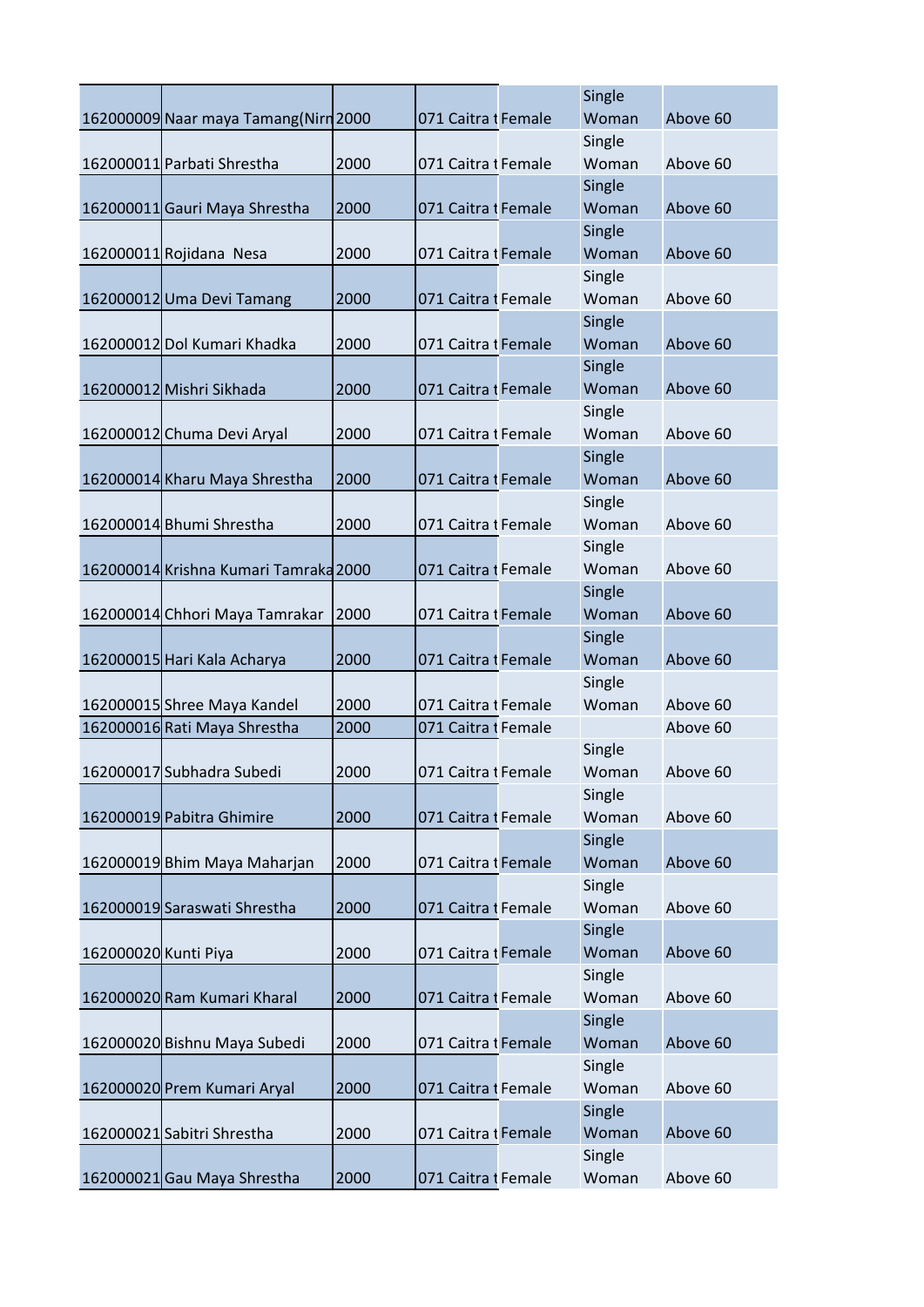|                                       |      |                     | Single          |          |
|---------------------------------------|------|---------------------|-----------------|----------|
| 162000021 Punya Devi Tamang           | 2000 | 071 Caitra I Female | Woman           | Above 60 |
|                                       |      |                     | Single          |          |
| 162000021 Sabitri Devi Sedhai         | 2000 | 071 Caitra I Female | Woman           | Above 60 |
|                                       |      |                     | Single          |          |
| 162000022 Phul maya Shrestha          | 2000 | 071 Caitra I Female | Woman           | Above 60 |
|                                       |      |                     | Single          |          |
| 162000023 Bishnu Devi Shrestha        | 2000 | 071 Caitra I Female | Woman           | Above 60 |
|                                       |      |                     | Single          |          |
| 162000024 Laxmi Pandit                | 2000 | 071 Caitra I Female | Woman           | Above 60 |
|                                       |      |                     | Single          |          |
| 162000024 Saraswati Pandit            | 2000 | 071 Caitra I Female | Woman           | Above 60 |
|                                       |      |                     | Single          |          |
| 162000025 Beli Maya Shrestha          | 2000 | 071 Caitra 1 Female | Woman           | Above 60 |
|                                       |      |                     | Single          |          |
| 162000026 Putali Shrestha             | 2000 | 071 Caitra I Female | Woman           | Above 60 |
|                                       |      |                     | Single          |          |
| 162000026 Chandra Kala Ghimire        | 2000 | 071 Caitra I Female | Woman           | Above 60 |
|                                       |      |                     | Single          |          |
| 162000026 Nar Maya Gautam             | 2000 | 071 Caitra I Female | Woman           | Above 60 |
|                                       |      |                     | Single          |          |
| 162000027 Bishnu Kumari Shrestha 2000 |      | 071 Caitra I Female | Woman           | Above 60 |
|                                       |      |                     | Single          |          |
| 162000027 Dhan Maya Sapkota           | 2000 | 071 Caitra I Female | Woman           | Above 60 |
|                                       |      |                     | Single          |          |
| 162000027 Purnima Joshi               | 2000 | 071 Caitra I Female | Woman           | Above 60 |
|                                       |      |                     | Single          |          |
| 162000027 Ganesh Maya Tamrakar 2000   |      | 071 Caitra I Female | Woman           | Above 60 |
|                                       |      |                     | Single          |          |
| 162000028 Chimsi Devi shrestha        | 2000 | 071 Caitra I Female | Woman           | Above 60 |
|                                       |      | 071 Caitra I Female | Single<br>Woman | Above 60 |
| 162000028 Chaita Maya Manndhar 2000   |      |                     |                 |          |
|                                       | 2000 | 071 Caitra i Female | Single<br>Woman | Above 60 |
| 162000028 Sumitra Sapkota             |      |                     | Single          |          |
| 162000029 Purna Kumari Magar          | 2000 | 071 Caitra I Female | Woman           | Above 60 |
|                                       |      |                     | Single          |          |
| 162000029 Gokul Bahadur Thapa Ks 2000 |      | 071 Caitra I Female | Woman           | Above 60 |
|                                       |      |                     | Single          |          |
| 162000030 Guma padheni                | 2000 | 071 Caitra I Female | Woman           | Above 60 |
|                                       |      |                     | Single          |          |
| 162000031 Mya Dangol                  | 2000 | 071 Caitra i Female | Woman           | Above 60 |
|                                       |      |                     | Single          |          |
| 162000031 Yadu Kumari Gurung          | 2000 | 071 Caitra I Female | Woman           | Above 60 |
|                                       |      |                     | Single          |          |
| 162000031 Dhan Kumari Ghimire         | 2000 | 071 Caitra I Female | Woman           | Above 60 |
|                                       |      |                     | Single          |          |
| 162000031 Santa Kumari Shrestha       | 2000 | 071 Caitra t Female | Woman           | Above 60 |
|                                       |      |                     | Single          |          |
| 162000032 Shanti Shrestha             | 2000 | 071 Caitra I Female | Woman           | Above 60 |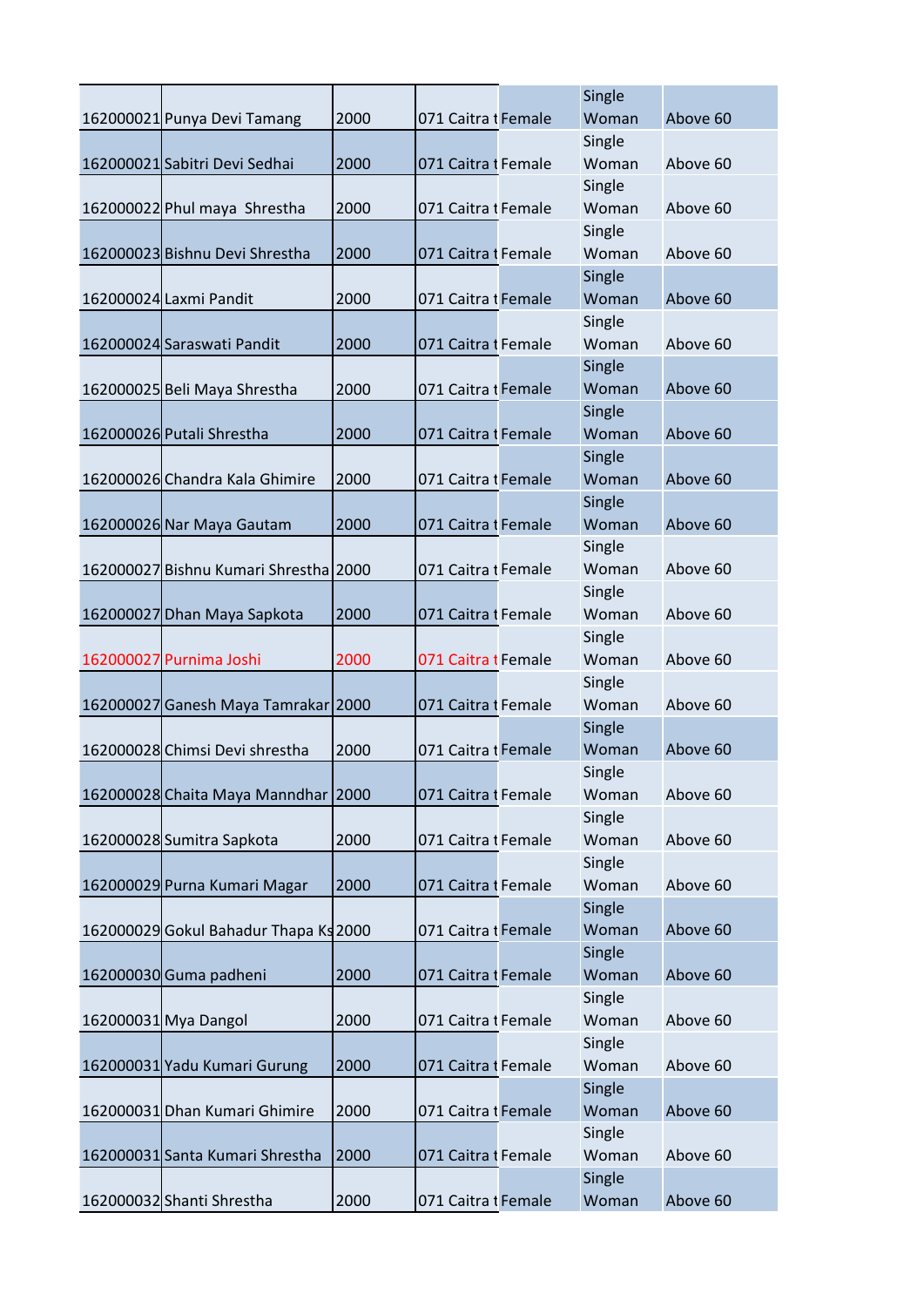|                                        |      |                     | Single          |          |
|----------------------------------------|------|---------------------|-----------------|----------|
| 162000033 Sarshwati Acharya            | 2000 | 071 Caitra I Female | Woman           | Above 60 |
|                                        |      |                     | Single          |          |
| 162000034 Madhu Maya Lama              | 2000 | 071 Caitra I Female | Woman           | Above 60 |
|                                        |      |                     | Single          |          |
| 162000034 Balkumari Shrestha           | 2000 | 071 Caitra I Female | Woman           | Above 60 |
|                                        |      |                     | Single          |          |
| 162000034 Ganesh Maya Khadge           | 2000 | 071 Caitra I Female | Woman           | Above 60 |
|                                        |      |                     | Single          |          |
| 162000035 Satya Narayan Pradhan        | 2000 | 071 Caitra I Female | Woman           | Above 60 |
|                                        |      |                     | Single          |          |
| 162000036 Kalyani Shrestha             | 2000 | 071 Caitra I Female | Woman           | Above 60 |
|                                        |      |                     | Single          |          |
| 162000036 Debaki Devi Adkhari          | 2000 | 071 Caitra I Female | Woman           | Above 60 |
|                                        |      |                     | Single          |          |
| 162000037 Krishna Kumari Shrestha 2000 |      | 071 Caitra t Female | Woman           | Above 60 |
|                                        |      |                     | Single          |          |
| 162000037 Dil Kumari Karki             | 2000 | 071 Caitra 1 Female | Woman           | Above 60 |
|                                        |      |                     | Single          |          |
| 162000037 Rama Pyari Shrestha          | 2000 | 071 Caitra I Female | Woman           | Above 60 |
|                                        |      |                     | Single          |          |
| 162000037 Bishnu Devi Pradhan          | 2000 | 071 Caitra I Female | Woman           | Above 60 |
|                                        |      |                     | Single          |          |
| 162000038 Jag Maya Gurung              | 2000 | 071 Caitra I Female | Woman           | Above 60 |
|                                        |      |                     | Single          |          |
| 162000039 Krishna Kumari Shrestha 2000 |      | 071 Caitra I Female | Woman           | Above 60 |
| 162000039 Tika Kuamri Baral            |      |                     | Single          |          |
|                                        | 2000 | 071 Caitra I Female | Woman           | Above 60 |
| 162000039 Hema Kumari Timilsina        |      | 071 Caitra I Female | Single<br>Woman | Above 60 |
|                                        | 2000 |                     | Single          |          |
| 162000040 Narikala Bishowkarma         | 2000 | 071 Caitra I Female | Woman           | Above 60 |
|                                        |      |                     | Single          |          |
| 162000041 Munthuku Khadge              | 2000 | 071 Caitra I Female | Woman           | Above 60 |
|                                        |      |                     | Single          |          |
| 162000041 Hira Kumari Tharuni          | 2000 | 071 Caitra I Female | Woman           | Above 60 |
|                                        |      |                     | Single          |          |
| 162000043 Astha Laxmi Shakya           | 2000 | 071 Caitra I Female | Woman           | Above 60 |
|                                        |      |                     | Single          |          |
| 162000043 Indra Maya Tamrakar          | 2000 | 071 Caitra I Female | Woman           | Above 60 |
|                                        |      |                     | Single          |          |
| 162000044 Budha Laxmi Shrestha         | 2000 | 071 Caitra I Female | Woman           | Above 60 |
|                                        |      |                     | Single          |          |
| 162000044 Krishna Bahadur Sunwar 2000  |      | 071 Caitra I Female | Woman           | Above 60 |
|                                        |      |                     | Single          |          |
| 162000026 Mohan Maya Shrestha          | 4000 | 071 Caitra I Female | Woman           | Above 60 |
| 162000021 Chamili Devi Pradhan         | 2000 | 071 Caitra I Male   |                 | Above 60 |
|                                        |      |                     | Single          |          |
| 162000000 Aait Shree Tamang            | 2000 | 071 Caitra I Female | Woman           | Below 60 |
|                                        |      |                     |                 |          |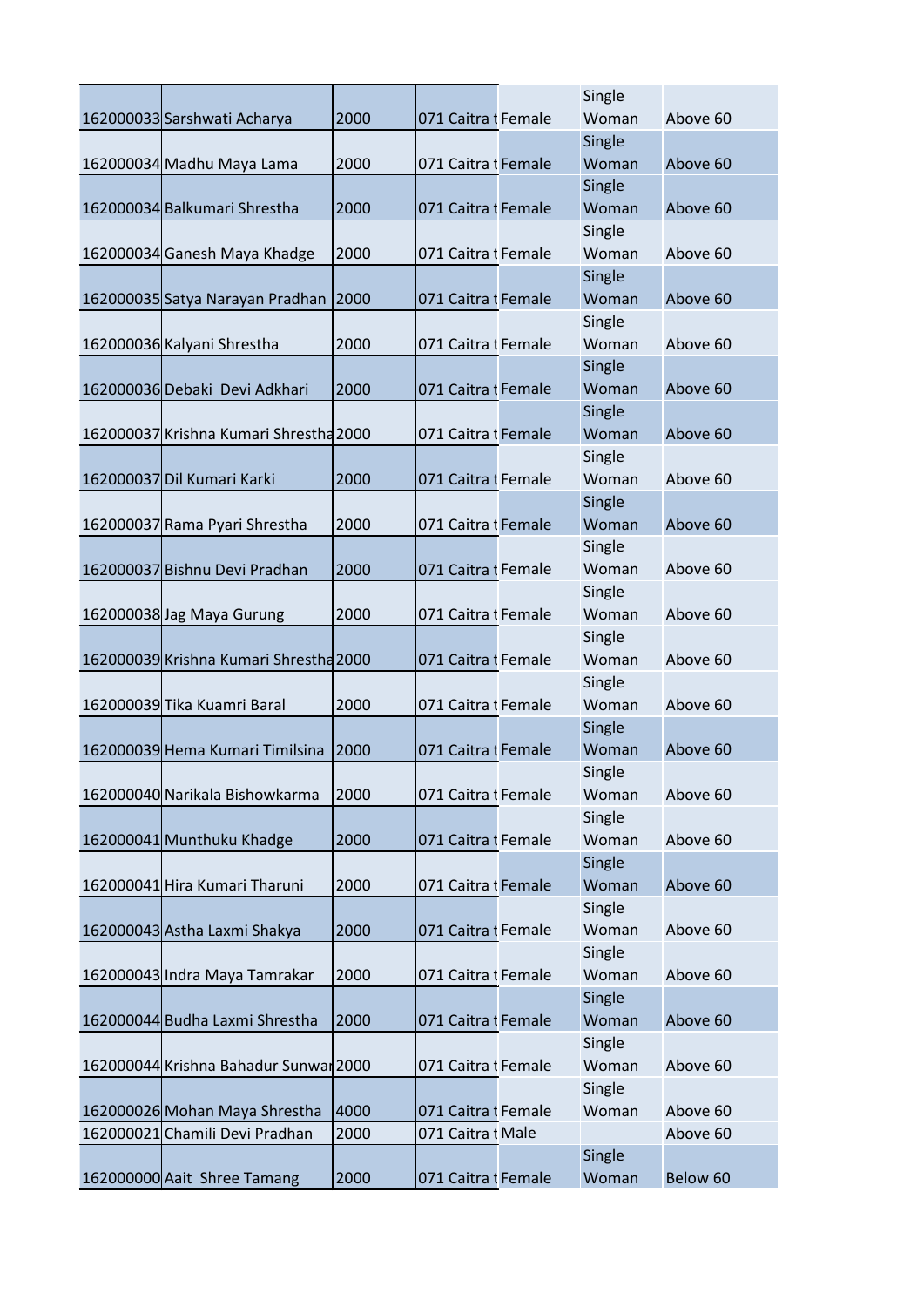|                      |                                  |      |                     | Single          |          |
|----------------------|----------------------------------|------|---------------------|-----------------|----------|
|                      | 162000000 Seti Maya Tamang       | 2000 | 071 Caitra I Female | Woman           | Below 60 |
|                      |                                  |      |                     | Single          |          |
|                      | 162000001 Parbati Neupane        | 2000 | 071 Caitra I Female | Woman           | Below 60 |
|                      |                                  |      |                     | Single          |          |
|                      | 162000002 Kali Muktan            | 2000 | 071 Caitra I Female | Woman           | Below 60 |
|                      |                                  |      |                     | Single          |          |
|                      | 162000003 Laxmi Khattri          | 2000 | 071 Caitra I Female | Woman           | Below 60 |
|                      |                                  |      |                     | Single          |          |
|                      | 162000003 Lal Maya Gurung        | 2000 | 071 Caitra I Female | Woman           | Below 60 |
|                      |                                  |      |                     | Single          |          |
|                      | 162000004 Saraswati Upadhyay     | 2000 | 071 Caitra I Female | Woman           | Below 60 |
|                      |                                  |      |                     | Single          |          |
|                      | 162000005 Sukmaya Damai          | 2000 | 071 Caitra I Female | Woman           | Below 60 |
|                      |                                  |      |                     | Single          |          |
|                      | 162000005 Manju Neupane          | 2000 | 071 Caitra I Female | Woman           | Below 60 |
|                      |                                  |      |                     | Single          |          |
|                      | 162000006 Devkala Kafle          | 2000 | 071 Caitra I Female | Woman           | Below 60 |
|                      |                                  |      |                     | Single          |          |
|                      | 162000006 Surya Kumari Dawadi    | 2000 | 071 Caitra I Female | Woman           | Below 60 |
|                      |                                  |      |                     | Single          |          |
|                      | 162000007 Dhanmaya Bote          | 2000 | 071 Caitra I Female | Woman           | Below 60 |
|                      |                                  |      |                     | Single          |          |
|                      | 162000007 Bimal Lohani           | 2000 | 071 Caitra I Female | Woman           | Below 60 |
|                      |                                  |      |                     | Single          |          |
|                      | 162000007 Fulmaya Pandit Chhetri | 2000 | 071 Caitra I Female | Woman           | Below 60 |
|                      |                                  |      |                     | Single          |          |
|                      | 162000007 Indramaya Shrestha     | 2000 | 071 Caitra I Female | Woman           | Below 60 |
|                      |                                  |      |                     | Single          |          |
|                      | 162000008 Mina Kumari Gurung     | 2000 | 071 Caitra I Female | Woman           | Below 60 |
|                      |                                  |      |                     | Single          |          |
|                      | 162000008 Sundari Wagle          | 2000 | 071 Caitra I Female | Woman           | Below 60 |
|                      |                                  |      |                     | Single          |          |
|                      | 162000008 Tirtha Tamang          | 2000 | 071 Caitra I Female | Woman           | Below 60 |
|                      |                                  |      |                     | Single          |          |
|                      | 162000008 Yelu Kumari Shrestha   | 2000 | 071 Caitra I Female | Woman           | Below 60 |
|                      |                                  |      |                     | Single<br>Woman |          |
|                      | 162000008 Radha Thapa            | 2000 | 071 Caitra I Female |                 | Below 60 |
|                      | 162000009 Narmada Devi Poudel    | 2000 |                     | Single<br>Woman | Below 60 |
|                      |                                  |      | 071 Caitra I Female | Single          |          |
|                      | 162000010 Sunti Tamang           | 2000 | 071 Caitra I Female | Woman           | Below 60 |
|                      |                                  |      |                     | Single          |          |
|                      | 162000011 Muna Maya Suwal        | 2000 | 071 Caitra I Female | Woman           | Below 60 |
|                      |                                  |      |                     | Single          |          |
|                      | 162000012 Bhagirathi Devi Baniya | 2000 | 071 Caitra 1 Female | Woman           | Below 60 |
|                      |                                  |      |                     | Single          |          |
|                      | 162000012 Mithu Kumari Adhikari  | 2000 | 071 Caitra I Female | Woman           | Below 60 |
|                      |                                  |      |                     | Single          |          |
| 162000012 Gita Aryal |                                  | 2000 | 071 Caitra I Female | Woman           | Below 60 |
|                      |                                  |      |                     |                 |          |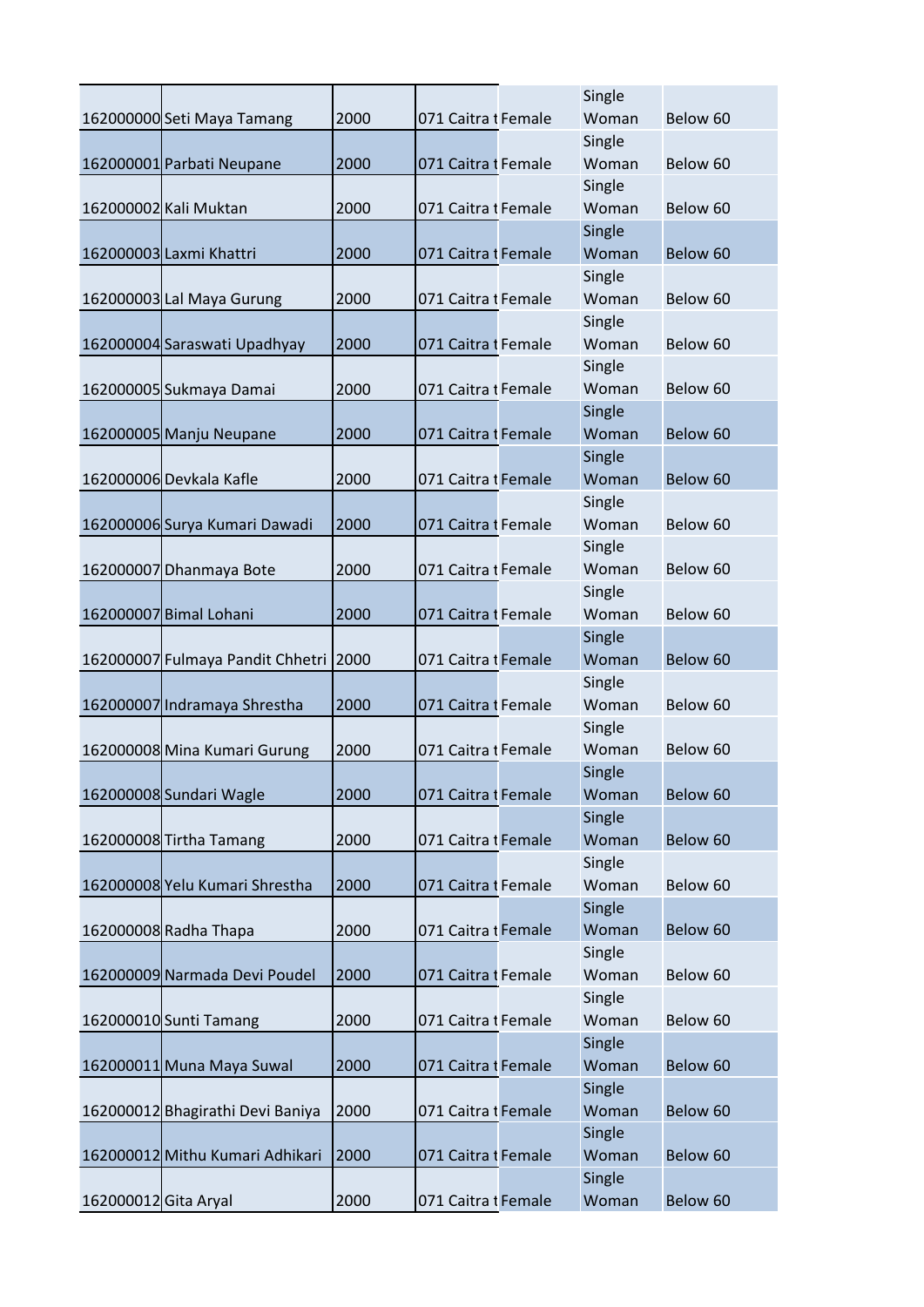|                      |                                |      |                     | Single          |          |
|----------------------|--------------------------------|------|---------------------|-----------------|----------|
|                      | 162000012 Rukmaya Neupane      | 2000 | 071 Caitra I Female | Woman           | Below 60 |
|                      |                                |      |                     | Single          |          |
|                      | 162000013 Radha Bhandari       | 2000 | 071 Caitra I Female | Woman           | Below 60 |
|                      |                                |      |                     | Single          |          |
|                      | 162000013 Kamala Aryal         | 2000 | 071 Caitra I Female | Woman           | Below 60 |
|                      |                                |      |                     | Single          |          |
|                      | 162000013 Aaeti Siri Tamang    | 2000 | 071 Caitra I Female | Woman           | Below 60 |
|                      |                                |      |                     | Single          |          |
|                      | 162000013 Ambika Devi Lohani   | 2000 | 071 Caitra I Female | Woman           | Below 60 |
|                      |                                |      |                     | Single          |          |
|                      | 162000014 Hari Maya Thapa      | 2000 | 071 Caitra I Female | Woman           | Below 60 |
|                      |                                |      |                     | Single          |          |
|                      | 162000014 Durga Kumari Thapa   | 2000 | 071 Caitra I Female | Woman           | Below 60 |
|                      |                                |      |                     | Single          |          |
|                      | 162000015 Rita Magar           | 2000 | 071 Caitra I Female | Woman           | Below 60 |
|                      |                                |      |                     | Single          |          |
|                      | 162000015 Sumitra Sarma Bhatta | 2000 | 071 Caitra I Female | Woman           | Below 60 |
|                      |                                |      |                     | Single          |          |
|                      | 162000016 Bimala Hamal         | 2000 | 071 Caitra I Female | Woman           | Below 60 |
|                      |                                |      |                     | Single          |          |
|                      | 162000016 Nirmala Adhikari     | 2000 | 071 Caitra I Female | Woman           | Below 60 |
|                      |                                |      |                     | Single          |          |
|                      | 162000017 Mahakali Sapkota     | 2000 | 071 Caitra I Female | Woman           | Below 60 |
|                      |                                |      |                     | Single          |          |
|                      | 162000018 Bimala Malla         | 2000 | 071 Caitra I Female | Woman           | Below 60 |
|                      |                                |      |                     | Single          |          |
|                      | 162000018 Devi Padhya Poudel   | 2000 | 071 Caitra I Female | Woman           | Below 60 |
|                      |                                |      |                     | Single          |          |
|                      | 162000018 Sukmaya Sapkota      | 2000 | 071 Caitra I Female | Woman           | Below 60 |
|                      |                                |      |                     | Single          |          |
|                      | 162000018 Bed Kumari Poudel    | 2000 | 071 Caitra I Female | Woman           | Below 60 |
|                      |                                |      |                     | Single          |          |
|                      | 162000018 Buddhimaya Kami      | 2000 | 071 Caitra I Female | Woman           | Below 60 |
|                      |                                |      |                     | Single          |          |
|                      | 162000021 Januka Devi Sedhai   | 2000 | 071 Caitra 1 Female | Woman           | Below 60 |
|                      |                                |      |                     |                 |          |
|                      |                                |      |                     | Single<br>Woman | Below 60 |
|                      | 162000022 Hira Devi Malla      | 2000 | 071 Caitra I Female |                 |          |
|                      |                                |      |                     | Single          |          |
|                      | 162000022 Maiya Pradhan        | 2000 | 071 Caitra I Female | Woman           | Below 60 |
|                      |                                |      |                     | Single          |          |
| 162000022 Sita Baidh |                                | 2000 | 071 Caitra I Female | Woman           | Below 60 |
|                      |                                |      |                     | Single          |          |
|                      | 162000024 Yamuna Joshi         | 2000 | 071 Caitra I Female | Woman           | Below 60 |
|                      |                                |      |                     | Single          |          |
|                      | 162000025 Nirmala Sapkota      | 2000 | 071 Caitra I Female | Woman           | Below 60 |
|                      |                                |      |                     | Single          |          |
|                      | 162000025 Bishnu Maya Godar    | 2000 | 071 Caitra I Female | Woman           | Below 60 |
|                      |                                |      |                     | Single          |          |
|                      | 162000025 Ambika Aryal         | 2000 | 071 Caitra I Female | Woman           | Below 60 |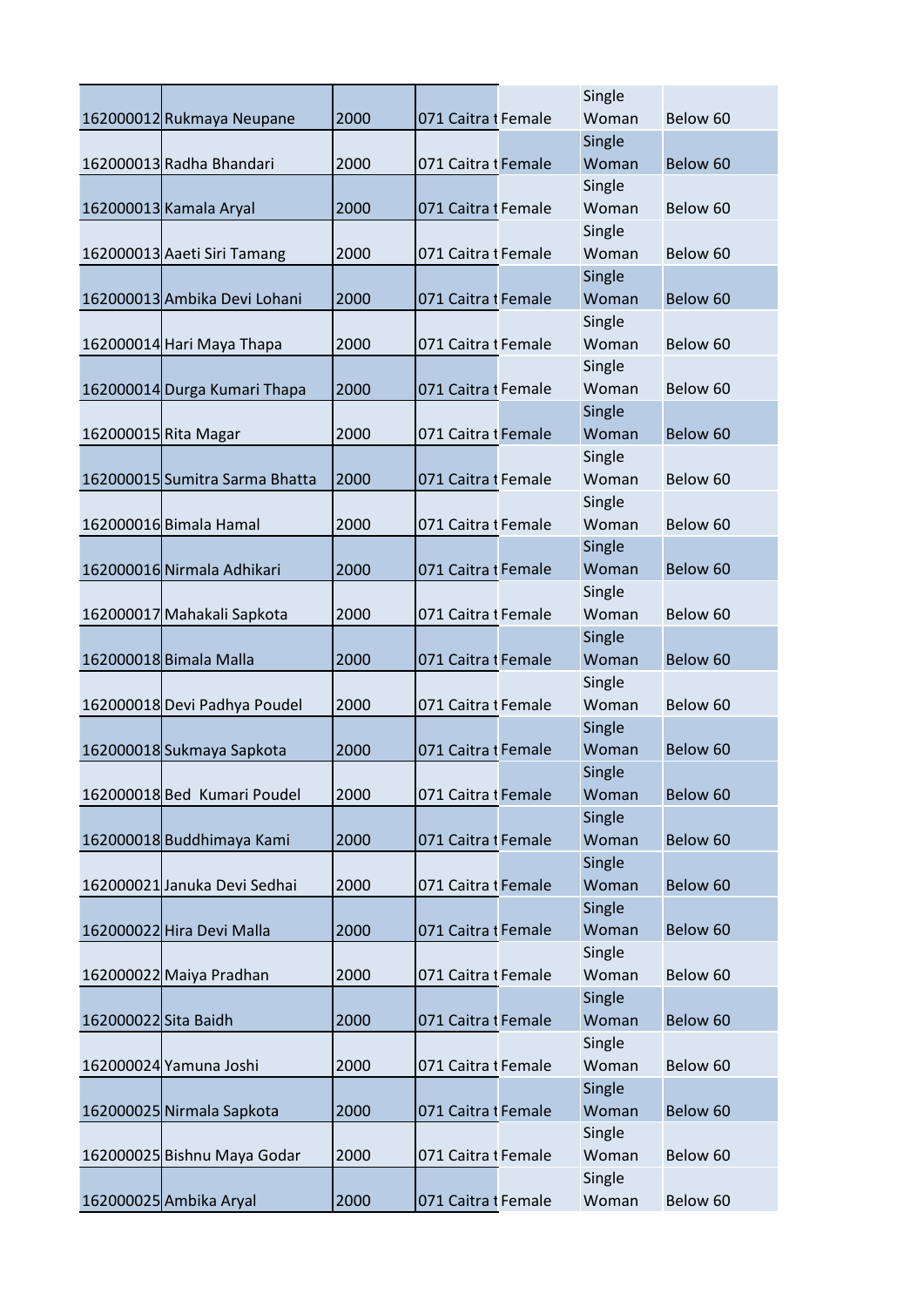|                     |                                 |      |                     | Single |          |
|---------------------|---------------------------------|------|---------------------|--------|----------|
|                     | 162000026 Narvada Pant          | 2000 | 071 Caitra I Female | Woman  | Below 60 |
|                     |                                 |      |                     | Single |          |
|                     | 162000026 Gandevi Shrestha      | 2000 | 071 Caitra I Female | Woman  | Below 60 |
|                     |                                 |      |                     | Single |          |
|                     | 162000027 Tal Kumari Regmi      | 2000 | 071 Caitra I Female | Woman  | Below 60 |
|                     |                                 |      |                     | Single |          |
|                     | 162000028 Nir Maya Thapa        | 2000 | 071 Caitra I Female | Woman  | Below 60 |
|                     |                                 |      |                     | Single |          |
|                     | 162000028 Kamala Banjara        | 2000 | 071 Caitra I Female | Woman  | Below 60 |
|                     |                                 |      |                     | Single |          |
|                     | 162000030 Mangali Devi Shrestha | 2000 | 071 Caitra I Female | Woman  | Below 60 |
|                     |                                 |      |                     | Single |          |
|                     | 162000031 Sabitri Hamal         | 2000 | 071 Caitra I Female | Woman  | Below 60 |
|                     |                                 |      |                     | Single |          |
|                     | 162000032 Laxmi Karmacharya     | 2000 | 071 Caitra I Female | Woman  | Below 60 |
|                     |                                 |      |                     | Single |          |
|                     | 162000033 Bhawani K.C.          | 2000 | 071 Caitra I Female | Woman  | Below 60 |
|                     |                                 |      |                     | Single |          |
|                     | 162000033 Ishwari Devi Shrestha | 2000 | 071 Caitra I Female | Woman  | Below 60 |
|                     |                                 |      |                     | Single |          |
|                     | 162000034 Nang Maya Dhital      | 2000 | 071 Caitra I Female | Woman  | Below 60 |
|                     |                                 |      |                     | Single |          |
|                     | 162000034 Ganga Kumari Poudel   | 2000 | 071 Caitra I Female | Woman  | Below 60 |
|                     |                                 |      |                     | Single |          |
|                     | 162000034 Bhagwati Parajuli     | 2000 | 071 Caitra I Female | Woman  | Below 60 |
|                     |                                 |      |                     | Single |          |
|                     | 162000035 Radha Devi Poudel     | 2000 | 071 Caitra I Female | Woman  | Below 60 |
|                     |                                 |      |                     | Single |          |
|                     | 162000036 Laxmi Malla           | 2000 | 071 Caitra I Female | Woman  | Below 60 |
|                     |                                 |      |                     | Single |          |
|                     | 162000036 Yani Maya Dhakal      | 2000 | 071 Caitra I Female | Woman  | Below 60 |
|                     |                                 |      |                     | Single |          |
|                     | 162000036 Shanti Devi Aryal     | 2000 | 071 Caitra t Female | Woman  | Below 60 |
|                     |                                 |      |                     | Single |          |
|                     | 162000036 Bhagawati Shrestha    | 2000 | 071 Caitra I Female | Woman  | Below 60 |
|                     |                                 |      |                     | Single |          |
|                     | 162000037 Ful Maya Shrestha     | 2000 | 071 Caitra I Female | Woman  | Below 60 |
|                     |                                 |      |                     | Single |          |
|                     | 162000038 Maiya Khadge          | 2000 | 071 Caitra I Female | Woman  | Below 60 |
|                     |                                 |      |                     | Single |          |
|                     | 162000038 Uma Pariyar           | 2000 | 071 Caitra I Female | Woman  | Below 60 |
|                     |                                 |      |                     | Single |          |
|                     | 162000038 Tulasi Khadge         | 2000 | 071 Caitra I Female | Woman  | Below 60 |
|                     |                                 |      |                     | Single |          |
| 162000038 Anju Lama |                                 | 2000 | 071 Caitra I Female | Woman  | Below 60 |
|                     |                                 |      |                     | Single |          |
|                     | 162000039 Fulmaya Sarki         | 2000 | 071 Caitra I Female | Woman  | Below 60 |
|                     |                                 |      |                     | Single |          |
|                     | 162000039 Sabitri Rijal         | 2000 | 071 Caitra I Female | Woman  | Below 60 |
|                     |                                 |      |                     |        |          |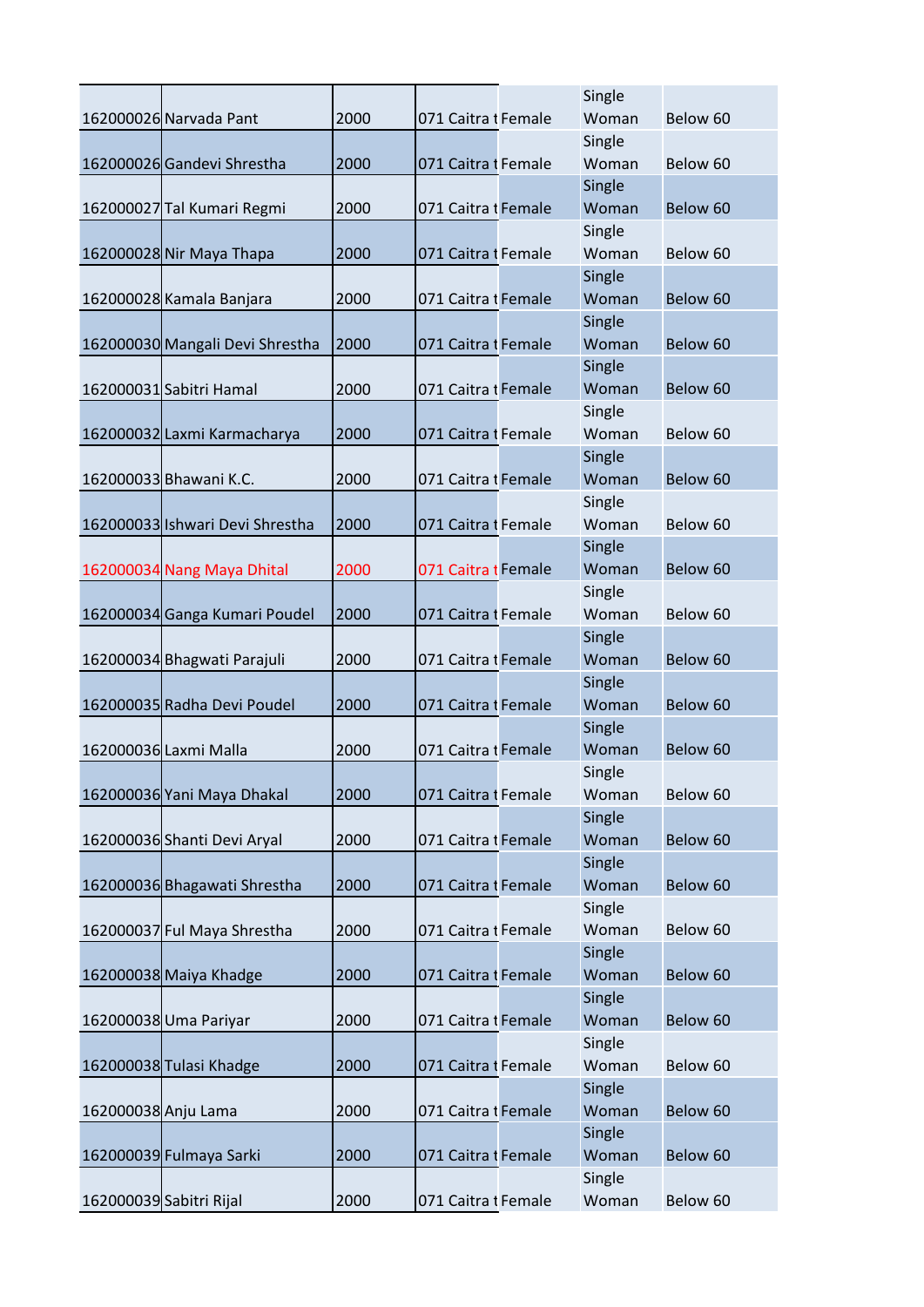|                      |                                         |         |                     |        | Single  |              |
|----------------------|-----------------------------------------|---------|---------------------|--------|---------|--------------|
|                      | 162000040 Gyanu Regmi                   | 2000    | 071 Caitra I Female |        | Woman   | Below 60     |
|                      |                                         |         |                     |        | Single  |              |
|                      | 162000040 Krishna Kumari Gaire          | 2000    | 071 Caitra I Female |        | Woman   | Below 60     |
|                      |                                         |         |                     |        | Single  |              |
|                      | 162000040 Thuli Maya Tamang             | 2000    | 071 Caitra I Female |        | Woman   | Below 60     |
|                      |                                         |         |                     |        | Single  |              |
|                      | 162000041 Shanti Tamrakar               | 2000    | 071 Caitra I Female |        | Woman   | Below 60     |
|                      |                                         |         |                     |        | Single  |              |
|                      | 162000041 Sujina Panta                  | 2000    | 071 Caitra I Female |        | Woman   | Below 60     |
|                      |                                         |         |                     |        | Single  |              |
|                      | 162000041 Maya Gurung                   | 2000    | 071 Caitra t Female |        | Woman   | Below 60     |
|                      |                                         |         |                     |        | Single  |              |
|                      | 162000042 Rupa Devi Poudel              | 2000    | 071 Caitra I Female |        | Woman   | Below 60     |
|                      |                                         |         |                     |        | Single  |              |
|                      | 162000042 Fulmaya Sarki                 | 2000    | 071 Caitra I Female |        | Woman   | Below 60     |
|                      |                                         |         |                     |        |         |              |
|                      |                                         |         |                     |        | Single  |              |
|                      | 162000042 Sabitri Thapa                 | 2000    | 071 Caitra I Female |        | Woman   | Below 60     |
|                      |                                         |         |                     |        | Single  |              |
|                      | 162000043 Rukmani Pradhan (Shres 2000   |         | 071 Caitra I Female |        | Woman   | Below 60     |
|                      |                                         |         | <b>CHUT PTRA</b>    |        | Single  |              |
|                      | 16200002071 SOM KUMARI ADHIKARI 2000.00 |         | ANUSAR              | Female | Woman   | Below 60     |
|                      |                                         |         | <b>CHUT PTRA</b>    |        | Single  |              |
|                      | 16200004421 GITANJALI GAUTAM            | 6000.00 | ANUSAR              | Female | Woman   | Below 61     |
|                      |                                         |         | <b>CHUT PTRA</b>    |        | Single  |              |
|                      | 1620000443 KAMALA BHUMI                 | 6000.00 | ANUSAR              | Female | Woman   | Below 62     |
|                      |                                         |         |                     |        | Senior  |              |
|                      | 162000001 Goma Devi Pariyar             | 2000    | 071 Caitra I Female |        | Citizen | <b>Dalit</b> |
|                      |                                         |         |                     |        | Senior  |              |
|                      | 162000003 Durga Maya Damai              | 2000    | 071 Caitra I Female |        | Citizen | <b>Dalit</b> |
|                      |                                         |         |                     |        | Senior  |              |
|                      | 162000004 Bir Maya Darjii               | 2000    | 071 Caitra I Female |        | Citizen | Dalit        |
|                      |                                         |         |                     |        | Senior  |              |
|                      | 162000004 Maya Kala Sunar               | 2000    | 071 Caitra I Female |        | Citizen | <b>Dalit</b> |
|                      |                                         |         |                     |        | Senior  |              |
|                      | 162000005 Laxmi Pariyar                 | 2000    | 071 Caitra I Female |        | Citizen | <b>Dalit</b> |
|                      |                                         |         |                     |        | Senior  |              |
|                      | 162000008 Bishnu Maya Sarki             | 2000    | 071 Caitra I Female |        | Citizen | <b>Dalit</b> |
|                      |                                         |         |                     |        | Senior  |              |
|                      | 162000008 Lal Bahadur Bishwakarm 2000   |         | 071 Caitra I Female |        | Citizen | Dalit        |
|                      |                                         |         |                     |        | Senior  |              |
|                      | 162000011 Hark Bahadur Sarki            | 2000    | 071 Caitra I Female |        | Citizen | Dalit        |
|                      |                                         |         |                     |        | Senior  |              |
| 162000013 lila Damai |                                         | 2000    | 071 Caitra I Female |        | Citizen | Dalit        |
|                      |                                         |         |                     |        | Senior  |              |
|                      | 162000013 Bagmati Pariyar               | 2000    | 071 Caitra I Female |        | Citizen | Dalit        |
|                      |                                         |         |                     |        | Senior  |              |
|                      | 162000014 Yam Maya Barali               | 2000    | 071 Caitra I Female |        | Citizen | <b>Dalit</b> |
|                      |                                         |         |                     |        | Senior  |              |
|                      | 162000018 Kaushila Bishwakarma          | 2000    | 071 Caitra I Female |        | Citizen | Dalit        |
|                      |                                         |         |                     |        |         |              |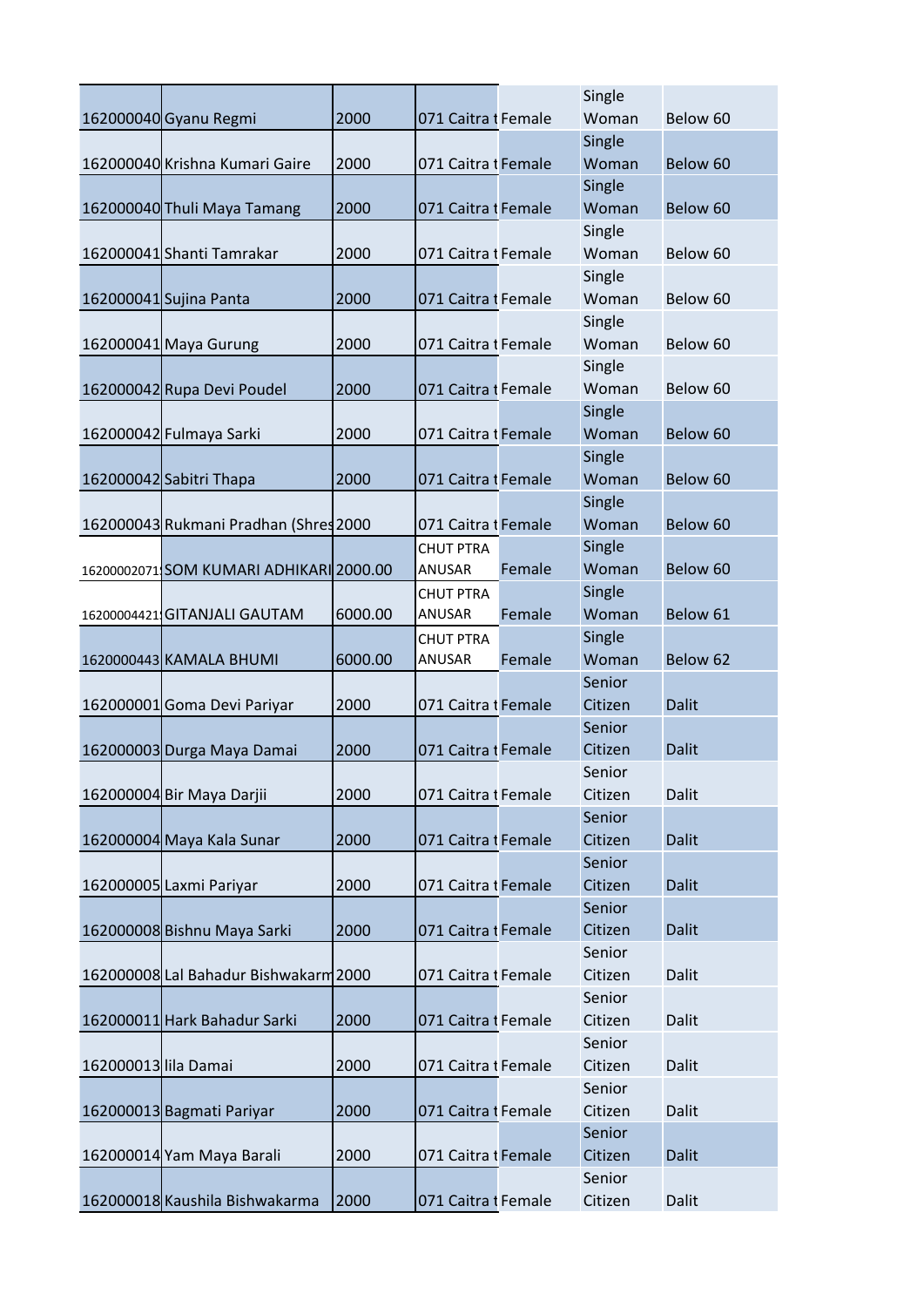|                       |                                       |      |                     | Senior            |              |
|-----------------------|---------------------------------------|------|---------------------|-------------------|--------------|
|                       | 162000022 Phul Maya Sunar             | 2000 | 071 Caitra I Female | Citizen           | <b>Dalit</b> |
|                       |                                       |      |                     | Senior            |              |
|                       | 162000024 Sun Maya Sarki              | 2000 | 071 Caitra I Female | Citizen           | <b>Dalit</b> |
|                       |                                       |      |                     | Senior            |              |
| 162000025 Dinu Barali |                                       | 2000 | 071 Caitra I Female | Citizen           | <b>Dalit</b> |
|                       |                                       |      |                     | Senior            |              |
|                       | 162000032 Putali Damai                | 2000 | 071 Caitra I Female | Citizen           | Dalit        |
|                       |                                       |      |                     | Senior            |              |
|                       | 162000033 Nand Kuamri damai           | 2000 | 071 Caitra I Female | Citizen           | <b>Dalit</b> |
|                       |                                       |      |                     | Senior            |              |
|                       | 162000035 Bishnu Kumari Damani        | 2000 | 071 Caitra I Female | Citizen           | Dalit        |
|                       |                                       |      |                     | Senior            |              |
|                       | 162000004 Chandra Bahadur Dama 2000   |      | 071 Caitra I Male   | Citizen           | <b>Dalit</b> |
|                       |                                       |      |                     | Senior            |              |
|                       | 162000005 Kusum Bahadur Pariyar       | 2000 | 071 Caitra I Male   | Citizen           | <b>Dalit</b> |
|                       |                                       |      |                     | Senior            |              |
|                       | 162000012 Ram Prasad Nepali           | 2000 | 071 Caitra I Male   | Citizen           | <b>Dalit</b> |
|                       | 162000014 Bam B. Dami                 | 2000 | 071 Caitra t Male   |                   | <b>Dalit</b> |
|                       |                                       |      |                     | Senior            |              |
|                       | 162000024 Bhote Damai                 | 2000 | 071 Caitra I Male   | Citizen           | Dalit        |
|                       |                                       |      |                     | Senior            |              |
|                       | 162000025 Ranendra Barali             | 2000 | 071 Caitra I Male   | Citizen           | <b>Dalit</b> |
|                       |                                       |      |                     | Senior            |              |
|                       | 162000027 Baburam Pariyar             | 2000 | 071 Caitra I Male   | Citizen           | <b>Dalit</b> |
|                       | 162000039 Ram Bahadur Dami            | 2000 | 071 Caitra I Male   |                   | Dalit        |
|                       |                                       |      |                     |                   |              |
|                       |                                       |      |                     |                   |              |
|                       |                                       |      |                     | Senior            |              |
|                       | 162000042 Mukta Bahadur Pariyar       | 2000 | 071 Caitra I Male   | Citizen           | Dalit        |
|                       | 162000024 Sonam Kandel                | 4000 | 071 Caitra I Female | <b>Disable</b>    | Full         |
|                       | 162000011 Ghan Shyam Bhandari         | 4000 | 071 Caitra t Male   | <b>Disable</b>    | Full         |
|                       |                                       |      |                     | Senior            |              |
|                       | 162000000 Sabitri Devi Thapa          | 2000 | 071 Caitra I Female | Citizen           | Other        |
|                       |                                       |      |                     | Senior            |              |
|                       | 162000000 Dev Kumari Thapa Kshet 2000 |      | 071 Caitra I Female | Citizen           | Other        |
|                       |                                       |      |                     | Senior            |              |
|                       | 162000001 Bishnu Maya Shrestha        | 2000 | 071 Caitra I Female | Citizen           | Other        |
|                       |                                       |      |                     | Senior            |              |
|                       | 162000001 Parbati Wagle               | 2000 | 071 Caitra I Female | Citizen           | Other        |
|                       |                                       |      |                     | Senior            |              |
|                       | 162000002 Sant Kumari Gurung          | 2000 | 071 Caitra I Female | Citizen           | Other        |
|                       |                                       |      |                     | Senior            |              |
|                       | 162000003 Tank Kumari Poudel          | 2000 | 071 Caitra I Female | Citizen           | Other        |
|                       |                                       |      |                     | Senior            |              |
|                       | 162000003 Binu Maya Bishwakarm4 2000  |      | 071 Caitra I Female | Citizen           | Other        |
|                       |                                       |      |                     | Senior            |              |
|                       | 162000004 Maya Devi Upadhyay          | 2000 | 071 Caitra I Female | Citizen           | Other        |
|                       |                                       |      |                     | Senior            |              |
|                       | 162000005 Sant Kumari Shrestha        | 2000 | 071 Caitra I Female | Citizen           | Other        |
|                       | 162000005 DRUPATA DEVI PAUDEL 2000    |      | 071 Caitra I Female | Senior<br>Citizen | Other        |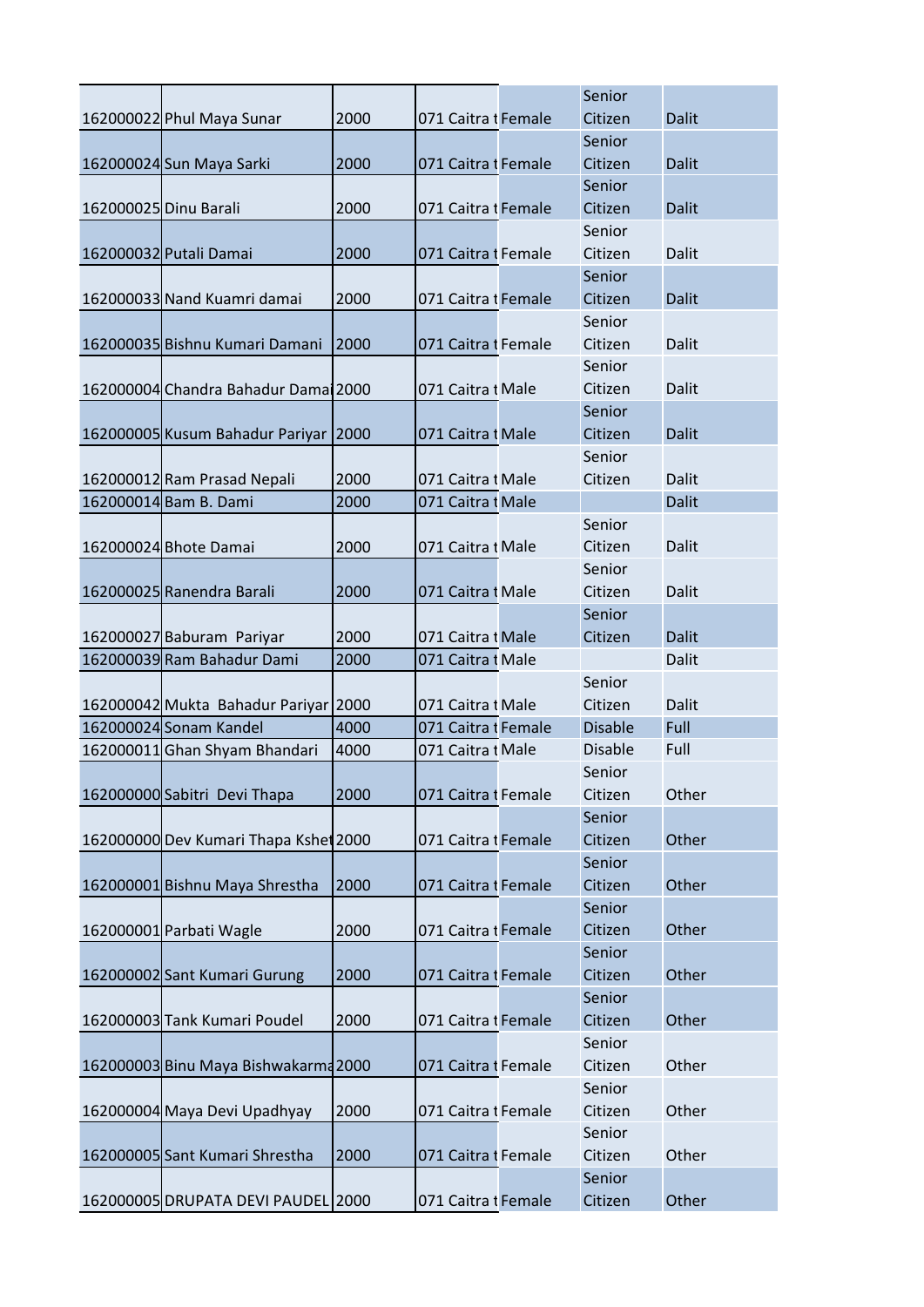|                     |                                        |      |                     | Senior  |       |
|---------------------|----------------------------------------|------|---------------------|---------|-------|
|                     | 162000005 Karna Kumari Shrestha        | 2000 | 071 Caitra I Female | Citizen | Other |
|                     |                                        |      |                     | Senior  |       |
|                     | 162000006 Gauri Maya Adhikari          | 2000 | 071 Caitra I Female | Citizen | Other |
|                     |                                        |      |                     | Senior  |       |
|                     | 162000007 Saraswati Devi Sharma        | 2000 | 071 Caitra I Female | Citizen | Other |
|                     |                                        |      |                     | Senior  |       |
|                     | 162000008 Seti Maya Pariyar            | 2000 | 071 Caitra I Female | Citizen | Other |
|                     |                                        |      |                     | Senior  |       |
| 162000008 Jiri Lama |                                        | 2000 | 071 Caitra I Female | Citizen | Other |
|                     |                                        |      |                     | Senior  |       |
|                     | 162000009 ful Maya Tamang              | 2000 | 071 Caitra I Female | Citizen | Other |
|                     |                                        |      |                     | Senior  |       |
|                     | 162000009 Shyam Maya Tamang            | 2000 | 071 Caitra I Female | Citizen | Other |
|                     |                                        |      |                     | Senior  |       |
|                     | 162000009 Krishna Maya Shrestha        | 2000 | 071 Caitra t Female | Citizen | Other |
|                     |                                        |      |                     | Senior  |       |
|                     | 162000010 Goma Adhikari                | 2000 | 071 Caitra I Female | Citizen | Other |
|                     |                                        |      |                     | Senior  |       |
|                     | 162000010 Padama Adhikari              | 2000 | 071 Caitra I Female | Citizen | Other |
|                     |                                        |      |                     | Senior  |       |
|                     | 162000010 Ishwari Laxmi Rajbhand 2000  |      | 071 Caitra I Female | Citizen | Other |
|                     |                                        |      |                     | Senior  |       |
|                     | 162000010 Mukta Maya Bhatta            | 2000 | 071 Caitra I Female | Citizen | Other |
|                     |                                        |      |                     | Senior  |       |
|                     | 162000011 Binda Upadhyay               | 2000 | 071 Caitra I Female | Citizen | Other |
|                     | 162000011 Tulasa Devi Poudel           | 2000 | 071 Caitra I Female |         | Other |
|                     |                                        |      |                     | Senior  |       |
|                     | 162000012 Krishna Kumari Shrestha 2000 |      | 071 Caitra I Female | Citizen | Other |
|                     |                                        |      |                     | Senior  |       |
|                     | 162000013 Hira Devi Poudel             | 2000 | 071 Caitra I Female | Citizen | Other |
|                     |                                        |      |                     | Senior  |       |
|                     | 162000015 Rup Rani Gurung              | 2000 | 071 Caitra I Female | Citizen | Other |
|                     |                                        |      |                     | Senior  |       |
|                     | 162000016 Bishnu Maya Neupane          | 2000 | 071 Caitra I Female | Citizen | Other |
|                     |                                        |      |                     | Senior  |       |
|                     | 162000016 Indra Kumari Baniya Chr 2000 |      | 071 Caitra I Female | Citizen | Other |
|                     |                                        |      |                     | Senior  |       |
|                     | 162000016 Suntali Devi Shrestha        | 2000 | 071 Caitra I Female | Citizen | Other |
|                     |                                        |      |                     | Senior  |       |
|                     | 162000017 Dil Kumari Simkhada          | 2000 | 071 Caitra I Female | Citizen | Other |
|                     |                                        |      |                     | Senior  |       |
|                     | 162000017 Bhumi Devi Bhattrai          | 2000 | 071 Caitra I Female | Citizen | Other |
|                     |                                        |      |                     | Senior  |       |
|                     | 162000017 Tika Kumari Upadhyay         | 2000 | 071 Caitra I Female | Citizen | Other |
|                     |                                        |      |                     | Senior  |       |
|                     | 162000017 Nar Devi Shrestha            | 2000 | 071 Caitra I Female | Citizen | Other |
|                     |                                        |      |                     | Senior  |       |
|                     | 162000019 Bishnu Kumari Shrestha 2000  |      | 071 Caitra t Female | Citizen | Other |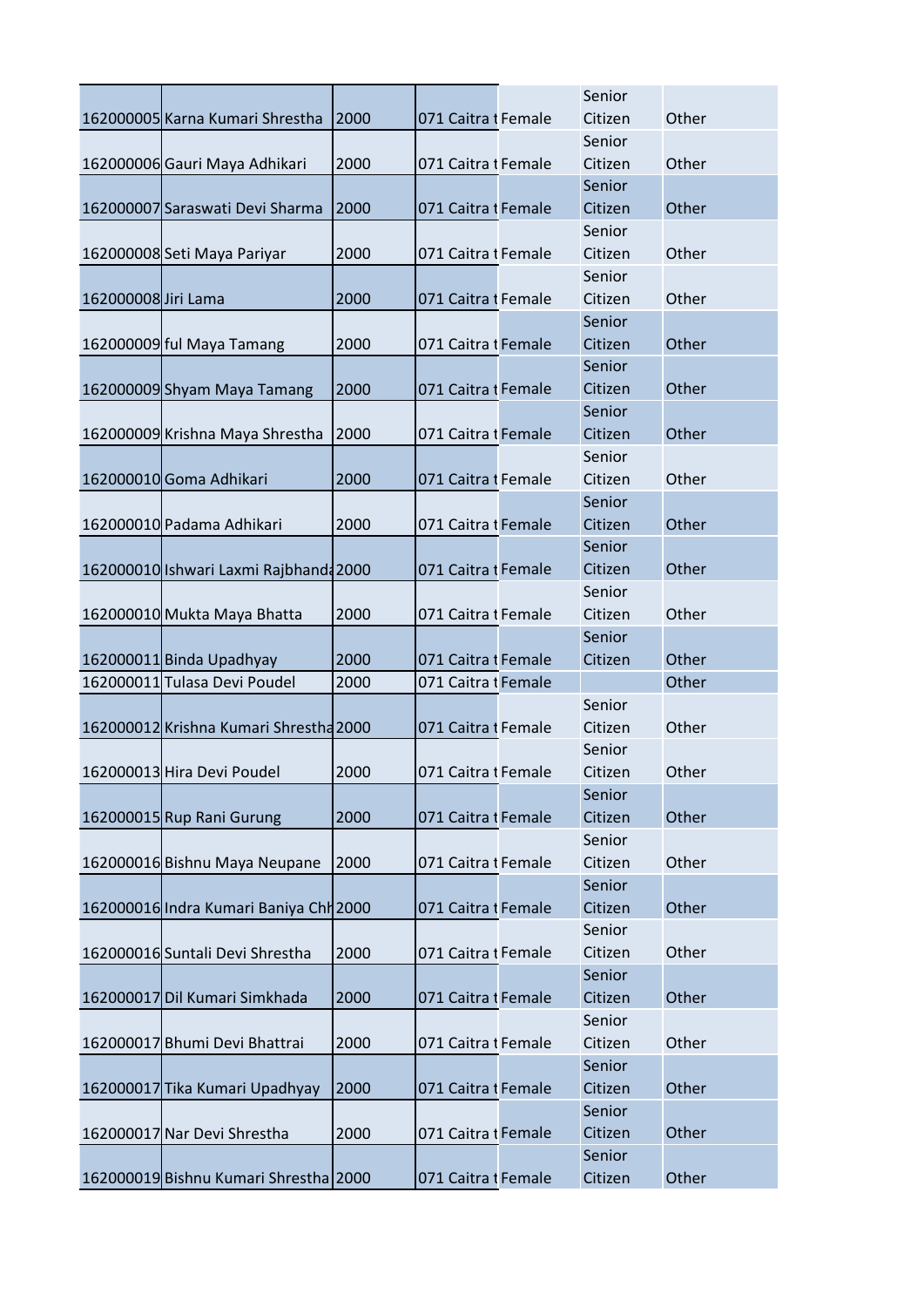| 162000019 Dalchini Shrestha<br>2000<br>Citizen<br>Other<br>071 Caitra I Female     |  |
|------------------------------------------------------------------------------------|--|
| Senior                                                                             |  |
| 162000019 Bishnu Priya Acharya<br>Citizen<br>Other<br>2000<br>071 Caitra I Female  |  |
| Senior                                                                             |  |
| 162000019 Juthi Shrestha<br>2000<br>071 Caitra I Female<br>Citizen<br>Other        |  |
| Senior                                                                             |  |
| Other<br>2000<br>071 Caitra I Female<br>Citizen<br>162000020 Shubha Laxmi Shrestha |  |
| Senior                                                                             |  |
| 162000020 Som Kumari Adhikari<br>2000<br>071 Caitra I Female<br>Citizen<br>Other   |  |
| Senior                                                                             |  |
| 162000020 Ishori Shrestha<br>071 Caitra I Female<br>Citizen<br>Other<br>2000       |  |
| Senior                                                                             |  |
| 162000021 Tulasi Poudel<br>2000<br>071 Caitra I Female<br>Citizen<br>Other         |  |
| Senior                                                                             |  |
| 162000021 Sital Kumari Shrestha<br>071 Caitra I Female<br>Citizen<br>Other<br>2000 |  |
| Senior                                                                             |  |
| Other<br>162000022 Jinnti Miya<br>2000<br>071 Caitra I Female<br>Citizen           |  |
| Senior                                                                             |  |
| 162000022 Sita Pathak<br>2000<br>071 Caitra I Female<br>Citizen<br>Other           |  |
| Senior                                                                             |  |
| Other<br>162000023 Sharan Maya Shrestha<br>2000<br>071 Caitra I Female<br>Citizen  |  |
| Senior                                                                             |  |
| 162000023 Bishnu Maya Kafle<br>2000<br>071 Caitra I Female<br>Citizen<br>Other     |  |
| Senior                                                                             |  |
| 2000<br>071 Caitra I Female<br>Other<br>162000023 Chandra Maya Wagle<br>Citizen    |  |
| Senior                                                                             |  |
| 162000023 Thulo Kanchhi Piya<br>2000<br>071 Caitra I Female<br>Citizen<br>Other    |  |
| Senior                                                                             |  |
| 162000024 Budhalaxmi Shrestha<br>071 Caitra I Female<br>Citizen<br>Other<br>2000   |  |
| Senior                                                                             |  |
| 162000024 Cheej Kumari Shrestha<br>2000<br>071 Caitra I Female<br>Citizen<br>Other |  |
| Senior                                                                             |  |
| Other<br>162000025 Parbati Shrestha<br>2000<br>071 Caitra I Female<br>Citizen      |  |
| Senior                                                                             |  |
| 162000025 Bhagwati Devi Shrestha 2000<br>Citizen<br>071 Caitra I Female<br>Other   |  |
| Senior                                                                             |  |
| Citizen<br>Other<br>162000026 Padam Maya kafle<br>2000<br>071 Caitra t Female      |  |
| Senior                                                                             |  |
| 162000027 Rukmani Sapkota<br>2000<br>071 Caitra I Female<br>Citizen<br>Other       |  |
| Senior                                                                             |  |
| Citizen<br>Other<br>162000027 Budhdhi Maya Pradhan<br>071 Caitra I Female<br>2000  |  |
| Senior                                                                             |  |
| 162000027 Badana Devi Bhattrai Sh 2000<br>071 Caitra I Female<br>Citizen<br>Other  |  |
| Senior                                                                             |  |
| Other<br>162000028 Mainath Kumari Shresth 2000<br>071 Caitra I Female<br>Citizen   |  |
| Senior                                                                             |  |
| 162000028 Sun Maya Shrestha<br>2000<br>Other<br>071 Caitra I Female<br>Citizen     |  |
| Senior                                                                             |  |
|                                                                                    |  |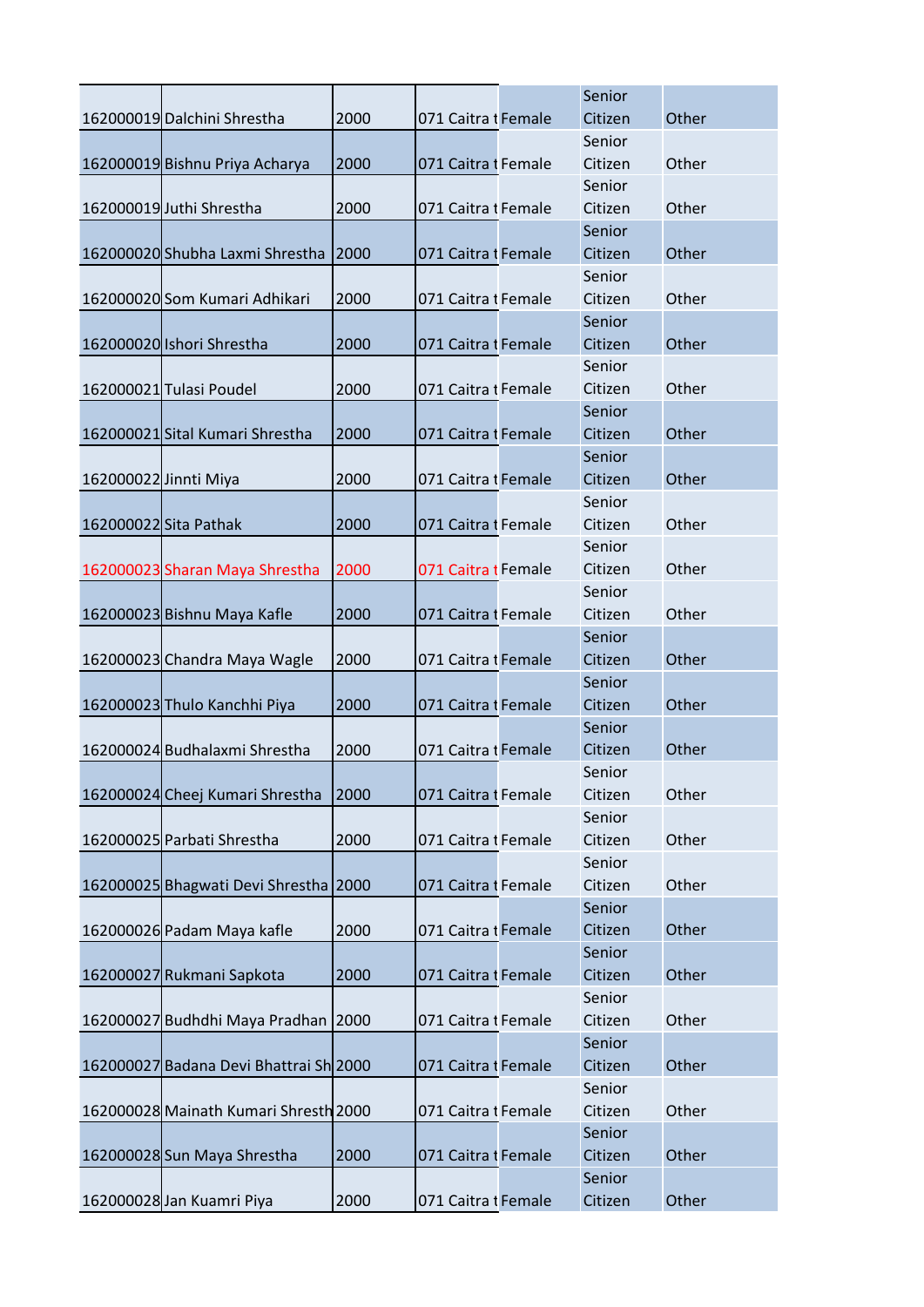|                                       |      |                     | Senior            |       |
|---------------------------------------|------|---------------------|-------------------|-------|
| 162000028 Bishnu Kumari Piya          | 2000 | 071 Caitra I Female | Citizen           | Other |
|                                       |      |                     | Senior            |       |
| 162000028 Bharat Lal Rajbhandari      | 2000 | 071 Caitra 1 Female | Citizen           | Other |
|                                       |      |                     | Senior            |       |
| 162000029 Harsha Maya Bajarchary 2000 |      | 071 Caitra I Female | Citizen           | Other |
|                                       |      |                     | Senior            |       |
| 162000029 Dipeshawari Shakhya         | 2000 | 071 Caitra I Female | Citizen           | Other |
|                                       |      |                     | Senior            |       |
| 162000029 Tej Laxmi Bajracharya       | 2000 | 071 Caitra I Female | Citizen           | Other |
|                                       |      |                     | Senior            |       |
| 162000030 Asha Kumari Shrestha        | 2000 | 071 Caitra I Female | Citizen           | Other |
|                                       |      |                     | Senior            |       |
| 162000031 Chimshi Maya Bastakoti 2000 |      | 071 Caitra I Female | Citizen           | Other |
|                                       |      |                     | Senior            |       |
| 162000031 Raj Kumari Shrestha         | 2000 | 071 Caitra I Female | Citizen           | Other |
|                                       |      |                     | Senior            |       |
| 162000031 Surya Laxmi Shrestha        | 2000 | 071 Caitra I Female | Citizen           | Other |
|                                       |      |                     | Senior            |       |
| 162000031 Asha Maya Karmacharya 2000  |      | 071 Caitra I Female | Citizen           | Other |
|                                       |      |                     | Senior            |       |
| 162000032 Shil Kuamri Pradhan         | 2000 | 071 Caitra I Female | Citizen           | Other |
|                                       |      |                     | Senior            |       |
| 162000032 Ram Maya Pradhan            | 2000 | 071 Caitra I Female | Citizen           | Other |
| 162000032 Dhan Kumari Shrestha        | 2000 | 071 Caitra I Female |                   | Other |
|                                       | 2000 | 071 Caitra I Female | Senior<br>Citizen | Other |
| 162000033 Dil Kumari Shrestha         |      |                     | Senior            |       |
| 162000033 Lok Maya Pradhan            | 2000 | 071 Caitra I Female | Citizen           | Other |
|                                       |      |                     | Senior            |       |
| 162000033 Shanti Maske                | 2000 | 071 Caitra I Female | Citizen           | Other |
|                                       |      |                     | Senior            |       |
| 162000033 Ballabi Sharma              | 2000 | 071 Caitra I Female | Citizen           | Other |
|                                       |      |                     | Senior            |       |
| 162000034 Bhakta Maya Regmi           | 2000 | 071 Caitra I Female | Citizen           | Other |
|                                       |      |                     | Senior            |       |
| 162000034 Gyani Joshi                 | 2000 | 071 Caitra I Female | Citizen           | Other |
|                                       |      |                     | Senior            |       |
| 162000035 Moti Maya Tamang            | 2000 | 071 Caitra I Female | Citizen           | Other |
|                                       |      |                     | Senior            |       |
| 162000035 Makhmali Pradhan            | 2000 | 071 Caitra I Female | Citizen           | Other |
|                                       |      |                     | Senior            |       |
| 162000035 Ram Kumari Baniya           | 2000 | 071 Caitra I Female | Citizen           | Other |
|                                       |      |                     | Senior            |       |
| 162000035 Raj Mati shrestha           | 2000 | 071 Caitra I Female | Citizen           | Other |
|                                       |      |                     | Senior            |       |
| 162000035 Cheej Maya Upadhayay 2000   |      | 071 Caitra I Female | Citizen           | Other |
|                                       |      |                     | Senior            |       |
| 162000036 deu maya sarki              | 2000 | 071 Caitra I Female | Citizen           | Other |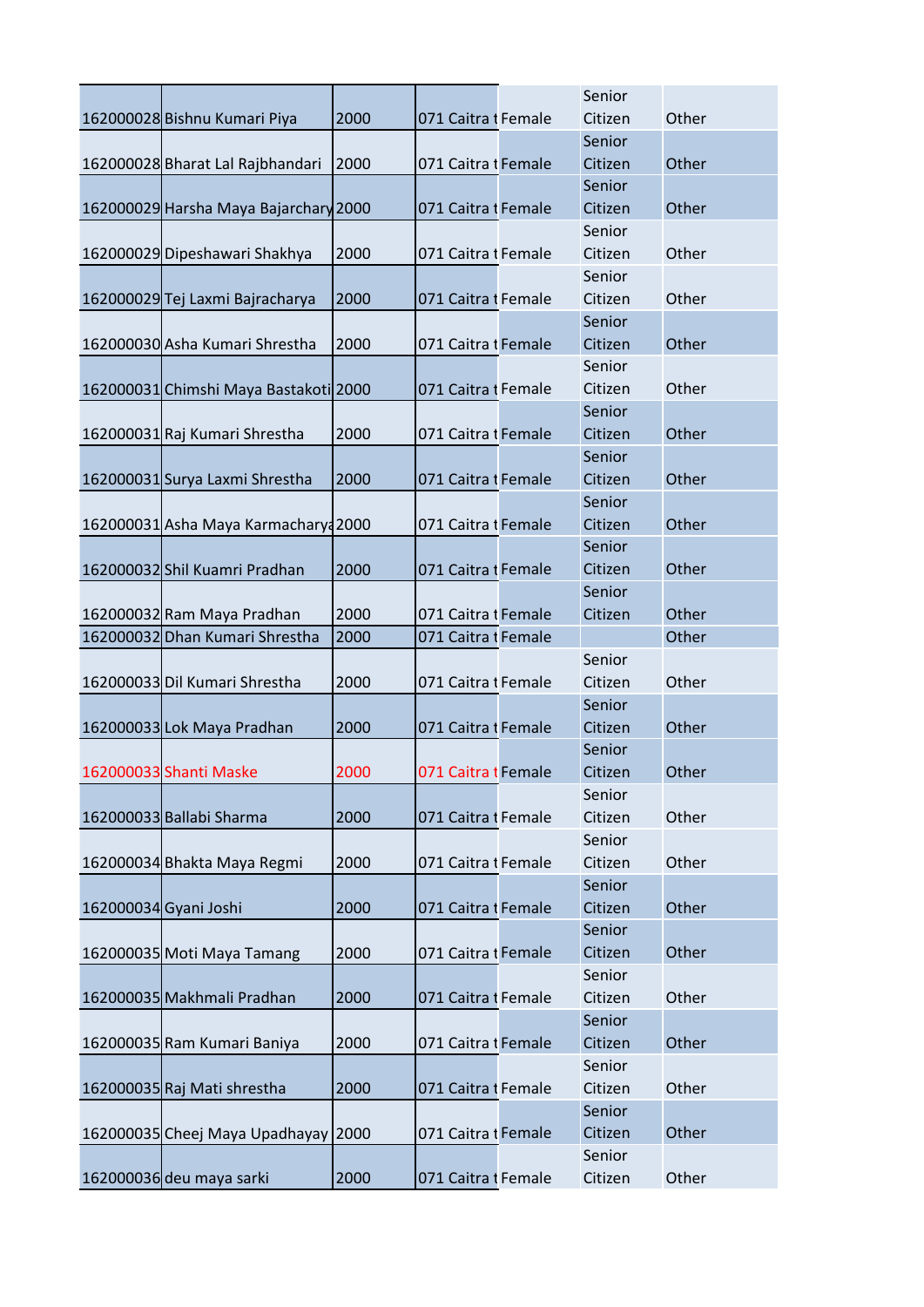|                                         |      |                     | Senior  |       |
|-----------------------------------------|------|---------------------|---------|-------|
| 162000036 Sanu Devi Shrestha            | 2000 | 071 Caitra I Female | Citizen | Other |
|                                         |      |                     | Senior  |       |
| 162000037 Ganesh Laxmi Shrestha         | 2000 | 071 Caitra I Female | Citizen | Other |
|                                         |      |                     | Senior  |       |
| 162000037 Durga Laxmi Joshi             | 2000 | 071 Caitra I Female | Citizen | Other |
|                                         |      |                     | Senior  |       |
| 162000037 Dambar Kumar Aryal            | 2000 | 071 Caitra 1 Female | Citizen | Other |
|                                         |      |                     | Senior  |       |
| 162000038 Hira Bubul Shrestha           | 2000 | 071 Caitra I Female | Citizen | Other |
|                                         |      |                     | Senior  |       |
| 162000039 chandrakala adhikari          | 2000 | 071 Caitra I Female | Citizen | Other |
|                                         |      |                     | Senior  |       |
| 162000039 Pabitra Devi Acharya          | 2000 | 071 Caitra I Female | Citizen | Other |
|                                         |      |                     | Senior  |       |
| 162000039 Mina Devi Bhusal              | 2000 | 071 Caitra I Female | Citizen | Other |
|                                         |      |                     | Senior  |       |
| 162000040 Rekha Devi Wagle              | 2000 | 071 Caitra I Female | Citizen | Other |
|                                         |      |                     | Senior  |       |
| 162000041 Nirulata Pradhan              | 2000 | 071 Caitra I Female | Citizen | Other |
|                                         |      |                     | Senior  |       |
| 162000041 Manrupa Kafle                 | 2000 | 071 Caitra I Female | Citizen | Other |
|                                         |      |                     | Senior  |       |
| 162000041 Dev Kali Padhayani            | 2000 | 071 Caitra I Female | Citizen | Other |
|                                         |      |                     | Senior  |       |
| 162000042 Goumati Sapkota               | 2000 | 071 Caitra I Female | Citizen | Other |
|                                         |      |                     | Senior  |       |
| 162000042 Shyam Kuamri Shrestha 2000    |      | 071 Caitra I Female | Citizen | Other |
|                                         |      |                     | Senior  |       |
| 162000042 Bhagirathi Joshi              | 2000 | 071 Caitra 1 Female | Citizen | Other |
|                                         |      |                     | Senior  |       |
| 162000043 Bimala Raj Karnikar           | 2000 | 071 Caitra I Female | Citizen | Other |
|                                         |      |                     | Senior  |       |
| 162000043 Ballav Bhusal                 | 2000 | 071 Caitra I Female | Citizen | Other |
|                                         |      |                     | Senior  |       |
| 162000043 Hastamaya Gurung              | 2000 | 071 Caitra I Female | Citizen | Other |
|                                         |      |                     | Senior  |       |
| 162000043 Bishnu Kumari Subedi          | 2000 | 071 Caitra I Female | Citizen | Other |
|                                         |      |                     | Senior  |       |
| 162000000 Laxmi Prasad Halwai           | 2000 | 071 Caitra t Male   | Citizen | Other |
|                                         |      |                     | Senior  |       |
| 162000001 Dil Bahadur Kuwar Chhe 2000   |      | 071 Caitra t Male   | Citizen | Other |
|                                         |      |                     | Senior  |       |
| 162000001 Ishwari Prasad Timilsina 2000 |      | 071 Caitra I Male   | Citizen | Other |
|                                         |      |                     | Senior  |       |
|                                         |      |                     | Citizen | Other |
| 162000001 Tek Lal Pardhan               | 2000 | 071 Caitra t Male   |         |       |
|                                         |      |                     | Senior  |       |
| 162000001 Lila Ram Lamsal               | 2000 | 071 Caitra I Male   | Citizen | Other |
|                                         |      |                     | Senior  |       |
| 162000002 Ram Bahadur Tapa Mag 2000     |      | 071 Caitra t Male   | Citizen | Other |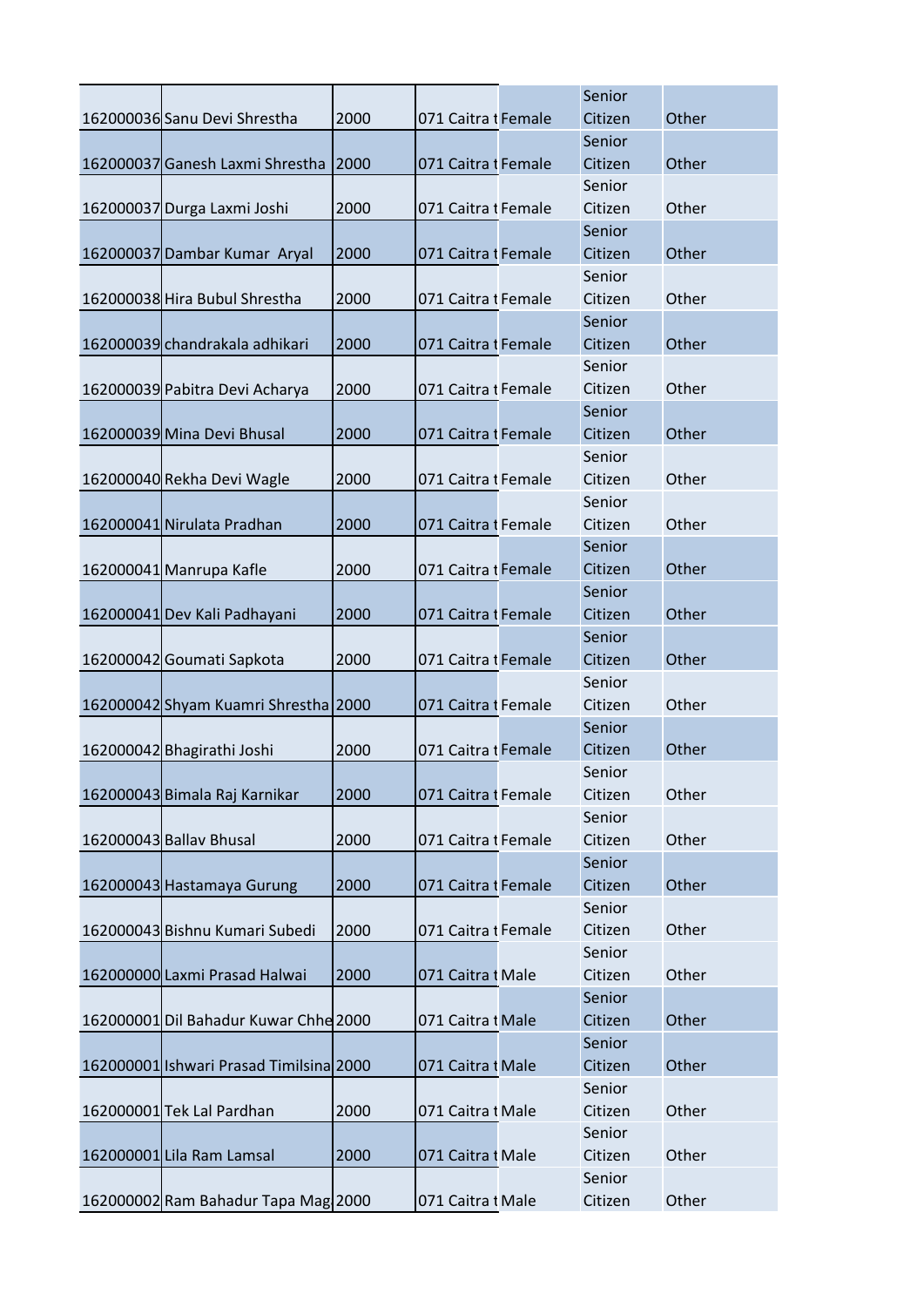|                                       |      |                   | Senior  |       |
|---------------------------------------|------|-------------------|---------|-------|
| 162000002 Ghan Shyam Sharma Po 2000   |      | 071 Caitra I Male | Citizen | Other |
|                                       |      |                   | Senior  |       |
| 162000002 Chitra Kumari Upadhaya 2000 |      | 071 Caitra t Male | Citizen | Other |
|                                       |      |                   | Senior  |       |
| 162000002 Bhuwani Prasad Poudel 2000  |      | 071 Caitra I Male | Citizen | Other |
|                                       |      |                   | Senior  |       |
| 162000002 Lal Bahadur Bishwakarm 2000 |      | 071 Caitra I Male | Citizen | Other |
|                                       |      |                   | Senior  |       |
| 162000003 Nirmal Pariyar              | 2000 | 071 Caitra I Male | Citizen | Other |
|                                       |      |                   | Senior  |       |
| 162000004 Chet Narayan Shrestha       | 2000 | 071 Caitra I Male | Citizen | Other |
|                                       |      |                   | Senior  |       |
| 162000004 Ram Bahadur Shrestha        | 2000 | 071 Caitra t Male | Citizen | Other |
|                                       |      |                   | Senior  |       |
| 162000004 Mak Raj Gurung              | 2000 | 071 Caitra t Male | Citizen | Other |
|                                       |      |                   | Senior  |       |
| 162000004 Chok Nath Subedi            | 2000 | 071 Caitra t Male | Citizen | Other |
|                                       |      |                   | Senior  |       |
| 162000005 Sher Bahadur Gurung         | 2000 | 071 Caitra t Male | Citizen | Other |
|                                       |      |                   | Senior  |       |
| 162000005 Bhairav Prasad Sarma        | 2000 | 071 Caitra I Male | Citizen | Other |
|                                       |      |                   | Senior  |       |
| 162000006 Devi Prasad Gautam          | 2000 | 071 Caitra t Male | Citizen | Other |
|                                       |      |                   | Senior  |       |
| 162000006 Durga Dutta Timilsina       | 2000 | 071 Caitra t Male | Citizen | Other |
|                                       |      |                   | Senior  |       |
| 162000006 Gaja Dhar Adhikari          | 2000 | 071 Caitra t Male | Citizen | Other |
|                                       |      |                   | Senior  |       |
| 162000007 Bishwamitra Pandit          | 2000 | 071 Caitra I Male | Citizen | Other |
|                                       |      |                   | Senior  |       |
| 162000007 Punya Prasad Sharma         | 2000 | 071 Caitra t Male | Citizen | Other |
|                                       |      |                   | Senior  |       |
| 162000008 Purna Man Shrestha          | 2000 | 071 Caitra t Male | Citizen | Other |
|                                       |      |                   | Senior  |       |
| 162000009 Ganga Bahadur Bishwak 2000  |      | 071 Caitra t Male | Citizen | Other |
|                                       |      |                   | Senior  |       |
| 162000009 Praja Pati Sapkota          | 2000 | 071 Caitra t Male | Citizen | Other |
|                                       |      |                   | Senior  |       |
| 162000010 Khadanand Adhikari          | 2000 | 071 Caitra I Male | Citizen | Other |
|                                       |      |                   | Senior  |       |
| 162000010 Yam Lal Kafle               | 2000 | 071 Caitra t Male | Citizen | Other |
|                                       |      |                   | Senior  |       |
| 162000010 Kul Prasad Bhattrai         | 2000 | 071 Caitra I Male | Citizen | Other |
|                                       |      |                   | Senior  |       |
| 162000010 Nand Kishor Bhatta          | 2000 | 071 Caitra t Male | Citizen | Other |
|                                       |      |                   | Senior  |       |
| 162000010 Laxman Rajbhandari          | 2000 | 071 Caitra t Male | Citizen | Other |
|                                       |      |                   | Senior  |       |
| 162000011 Harsh Kumar Shrestha        | 2000 | 071 Caitra I Male | Citizen | Other |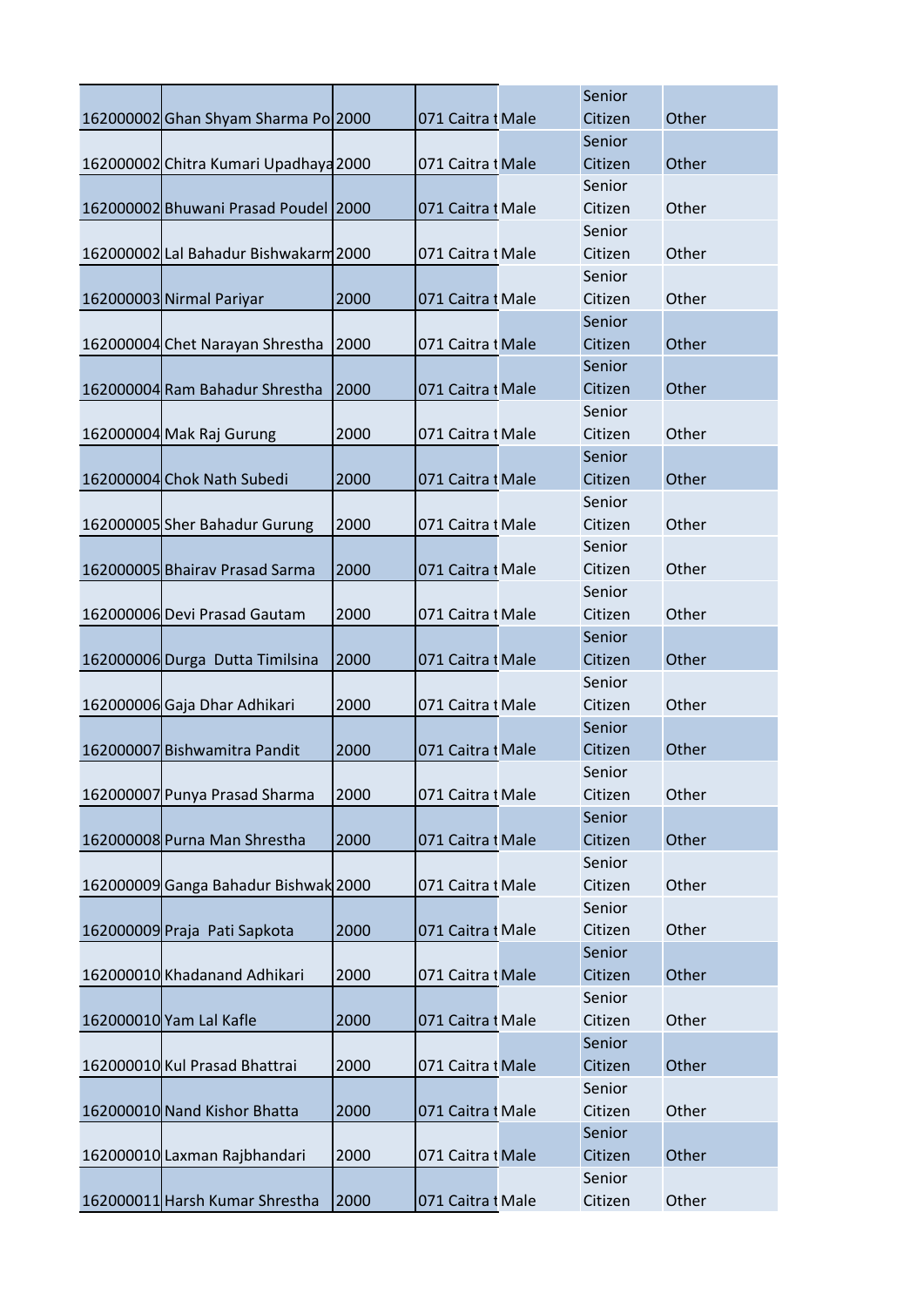|                                      |      |                   | Senior  |       |
|--------------------------------------|------|-------------------|---------|-------|
| 162000011 Dhan Bahadur Poudel        | 2000 | 071 Caitra I Male | Citizen | Other |
|                                      |      |                   | Senior  |       |
| 162000013 Dev Kumar Rajbhandari 2000 |      | 071 Caitra I Male | Citizen | Other |
|                                      |      |                   | Senior  |       |
| 162000013 Tara Nath Acharya          | 2000 | 071 Caitra t Male | Citizen | Other |
|                                      |      |                   | Senior  |       |
| 162000013 Jagat Bahadur Shrestha     | 2000 | 071 Caitra t Male | Citizen | Other |
|                                      |      |                   | Senior  |       |
| 162000014 Maha Prasad Poudel         | 2000 | 071 Caitra t Male | Citizen | Other |
|                                      |      |                   | Senior  |       |
| 162000014 Rudra Bahadur Barali       | 2000 | 071 Caitra t Male | Citizen | Other |
|                                      |      |                   | Senior  |       |
| 162000015 Parsu Ram Shrestha         | 2000 | 071 Caitra t Male | Citizen | Other |
|                                      |      |                   | Senior  |       |
| 162000015 Karna Bahadur Pandit       | 2000 | 071 Caitra t Male | Citizen | Other |
| 162000015 Ram Prasad Uperti          | 2000 | 071 Caitra I Male |         | Other |
|                                      |      |                   | Senior  |       |
| 162000015 Jagan Nath Subedi          | 2000 | 071 Caitra t Male | Citizen | Other |
|                                      |      |                   | Senior  |       |
| 162000015 Shree Ram Piya             | 2000 | 071 Caitra I Male | Citizen | Other |
|                                      |      |                   | Senior  |       |
| 162000016 Durlav Dev Naupane         | 2000 | 071 Caitra t Male | Citizen | Other |
|                                      |      |                   | Senior  |       |
| 162000016 Sant Bahadur Baniya        | 2000 | 071 Caitra I Male | Citizen | Other |
|                                      |      |                   | Senior  |       |
| 162000016 Kesh Bahdur Joshi          | 2000 | 071 Caitra t Male | Citizen | Other |
|                                      |      |                   | Senior  |       |
| 162000016 Ganga Dutt Bhandari        | 2000 | 071 Caitra I Male | Citizen | Other |
|                                      |      |                   | Senior  |       |
| 162000017 Netri Raj Khanal           | 2000 | 071 Caitra I Male | Citizen | Other |
|                                      |      |                   | Senior  |       |
| 162000017 Khila Nath Upadhayay       | 2000 | 071 Caitra I Male | Citizen | Other |
|                                      |      |                   | Senior  |       |
| 162000017 Krishna Prasad Rimal       | 2000 | 071 Caitra I Male | Citizen | Other |
|                                      |      |                   | Senior  |       |
| 162000017 Shiv Lal Adhikari          | 2000 | 071 Caitra I Male | Citizen | Other |
|                                      |      |                   | Senior  |       |
| 162000018 Min Kumar Piya             | 2000 | 071 Caitra t Male | Citizen | Other |
|                                      |      |                   | Senior  |       |
| 162000018 Rishi Ram Poudel           | 2000 | 071 Caitra I Male | Citizen | Other |
|                                      |      |                   | Senior  |       |
| 162000018 Dhan Bahadur Shrestha      | 2000 | 071 Caitra I Male | Citizen | Other |
|                                      |      |                   | Senior  |       |
| 162000018 Ram Bahadur Magar          | 2000 | 071 Caitra I Male | Citizen | Other |
|                                      |      |                   | Senior  |       |
| 162000019 Bhim Bahadur Shrestha 2000 |      | 071 Caitra I Male | Citizen | Other |
|                                      |      |                   | Senior  |       |
| 162000019 Jhag Bahadur Gurung        | 2000 | 071 Caitra I Male | Citizen | Other |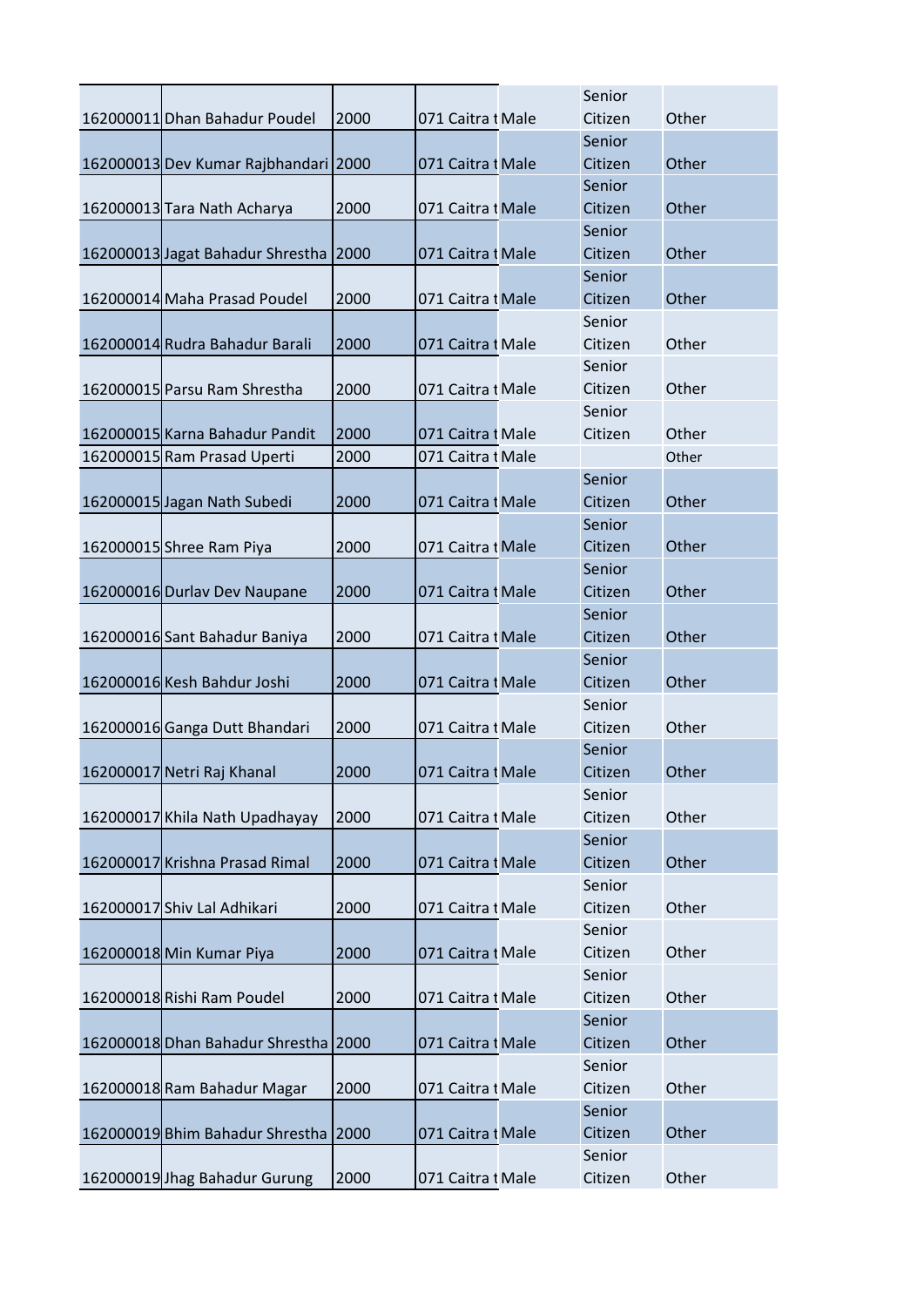|                                      |      |                   | Senior  |       |
|--------------------------------------|------|-------------------|---------|-------|
| 162000019 Bishnu Prasad Subedi       | 2000 | 071 Caitra I Male | Citizen | Other |
|                                      |      |                   | Senior  |       |
| 162000020 Kamal Prasad Shrestha      | 2000 | 071 Caitra t Male | Citizen | Other |
|                                      |      |                   | Senior  |       |
| 162000020 Nanda Prasad Poudel        | 2000 | 071 Caitra I Male | Citizen | Other |
|                                      |      |                   | Senior  |       |
| 162000020 Ganesh Bahadur Karki       | 2000 | 071 Caitra t Male | Citizen | Other |
|                                      |      |                   | Senior  |       |
| 162000021 Budhdhi Lal Shrestha       | 2000 | 071 Caitra I Male | Citizen | Other |
|                                      |      |                   | Senior  |       |
| 162000021 Prem Binod Nandan          | 2000 | 071 Caitra I Male | Citizen | Other |
|                                      |      |                   | Senior  |       |
| 162000022 Bishnu Maya Lama           | 2000 | 071 Caitra I Male | Citizen | Other |
|                                      |      |                   | Senior  |       |
| 162000022 Bishnu Prasad Poudel       | 2000 | 071 Caitra 1 Male | Citizen | Other |
|                                      |      |                   | Senior  |       |
| 162000022 Harka Bahadur Sunar        | 2000 | 071 Caitra I Male | Citizen | Other |
|                                      |      |                   | Senior  |       |
| 162000023 Toy Nath Chapagai          | 2000 | 071 Caitra I Male | Citizen | Other |
|                                      |      |                   | Senior  |       |
| 162000023 Chandra Kumar Shresth 2000 |      | 071 Caitra I Male | Citizen | Other |
|                                      |      |                   | Senior  |       |
| 162000023 Prem Dorje Tamang Lam 2000 |      | 071 Caitra I Male | Citizen | Other |
|                                      |      |                   | Senior  |       |
| 162000023 Chetan narayan Piya        | 2000 | 071 Caitra I Male | Citizen | Other |
|                                      |      |                   | Senior  |       |
| 162000024 Krishna Bahadur Sarki      | 2000 | 071 Caitra I Male | Citizen | Other |
|                                      |      |                   | Senior  |       |
| 162000024 Man Bahadur Shrestha       | 2000 | 071 Caitra 1 Male | Citizen | Other |
|                                      |      |                   | Senior  |       |
| 162000025 Jit Bahadur Shrestha       | 2000 | 071 Caitra I Male | Citizen | Other |
|                                      |      |                   | Senior  |       |
| 162000025 Lila Dhar Upadhya          | 2000 | 071 Caitra t Male | Citizen | Other |
|                                      |      |                   | Senior  |       |
| 162000026 Jeewan Sharma Wagle        | 2000 | 071 Caitra I Male | Citizen | Other |
|                                      |      |                   | Senior  |       |
| 162000026 Budhdhi Man Shrestha       | 2000 | 071 Caitra t Male | Citizen | Other |
|                                      |      |                   | Senior  |       |
| 162000026 Indra Lal Piya             | 2000 | 071 Caitra I Male | Citizen | Other |
|                                      |      |                   | Senior  |       |
| 162000027 Dharma Kumar Shrestha 2000 |      | 071 Caitra I Male | Citizen | Other |
|                                      |      |                   | Senior  |       |
| 162000029 Khem Raj Shrestha          | 2000 | 071 Caitra I Male | Citizen | Other |
|                                      |      |                   | Senior  |       |
| 162000029 Ram Krishna Panthi         | 2000 | 071 Caitra I Male | Citizen | Other |
|                                      |      |                   | Senior  |       |
| 162000029 Tug Raj Bajarcharya        | 2000 | 071 Caitra I Male | Citizen | Other |
|                                      |      |                   | Senior  |       |
| 162000029 Bishnu Kumar Pradhan       | 2000 | 071 Caitra I Male | Citizen | Other |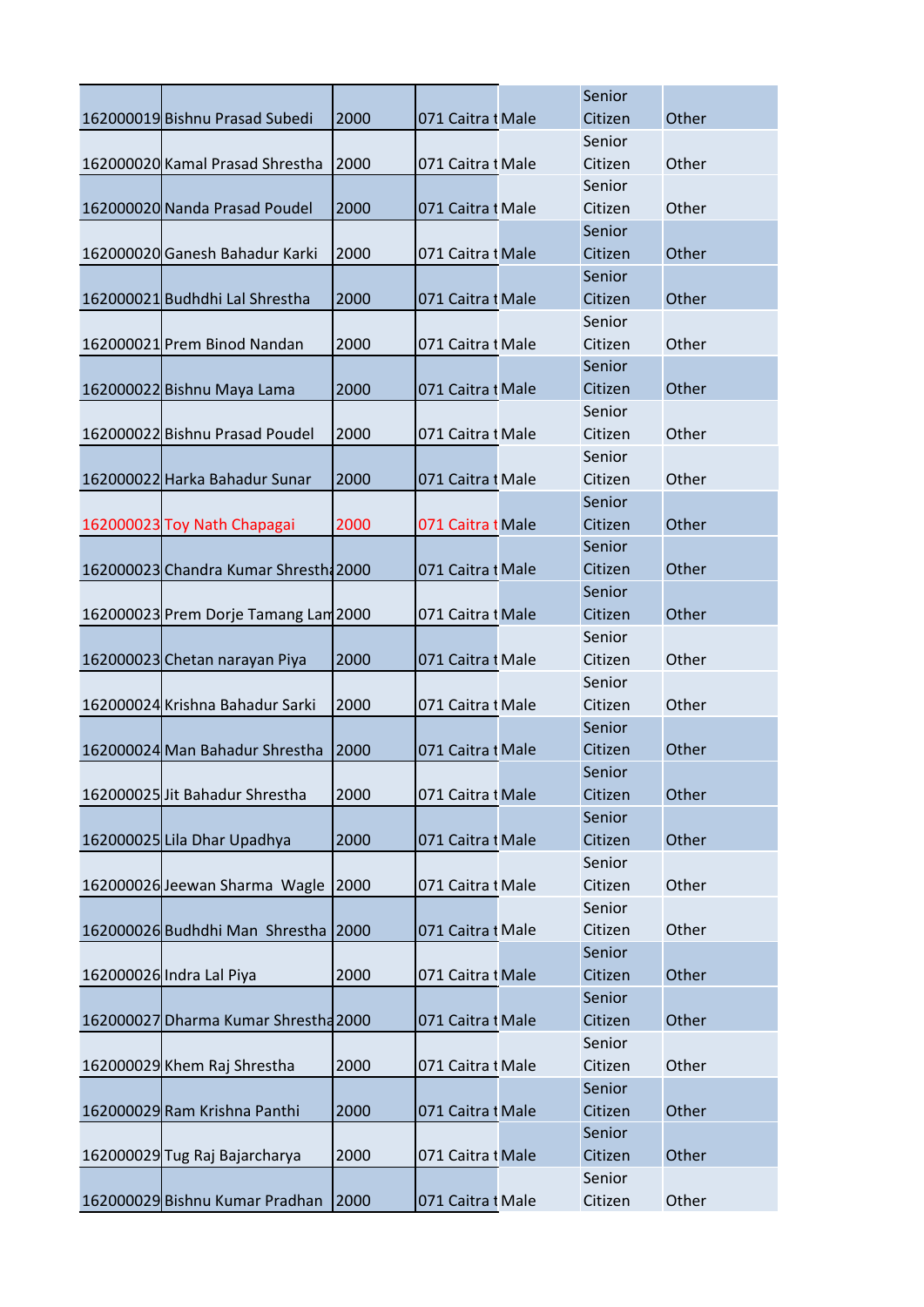|                                        |      |                   | Senior  |       |
|----------------------------------------|------|-------------------|---------|-------|
| 162000030 Hari Lal Shrestha            | 2000 | 071 Caitra t Male | Citizen | Other |
|                                        |      |                   | Senior  |       |
| 162000030 Surya Bahadur Maske          | 2000 | 071 Caitra I Male | Citizen | Other |
|                                        |      |                   | Senior  |       |
| 162000030 Tirtha Lal Shrestha          | 2000 | 071 Caitra I Male | Citizen | Other |
|                                        |      |                   | Senior  |       |
| 162000030 Gopal Prasad Poudel          | 2000 | 071 Caitra I Male | Citizen | Other |
|                                        |      |                   | Senior  |       |
| 162000030 Ganga Lal Shrestha           | 2000 | 071 Caitra I Male | Citizen | Other |
|                                        |      |                   | Senior  |       |
| 162000030 Man bahadur Shrestha         | 2000 | 071 Caitra t Male | Citizen | Other |
|                                        |      |                   | Senior  |       |
| 162000030 tulasi Narayan Shrestha 2000 |      | 071 Caitra I Male | Citizen | Other |
|                                        |      |                   | Senior  |       |
| 162000031 Manik Lal Pradhan            | 2000 | 071 Caitra I Male | Citizen | Other |
|                                        |      |                   | Senior  |       |
| 162000032 Dadhilal Sapkota             | 2000 | 071 Caitra I Male | Citizen | Other |
|                                        |      |                   | Senior  |       |
| 162000032 Ram Prasad Jaisi Tiwari      | 2000 | 071 Caitra I Male | Citizen | Other |
|                                        |      |                   | Senior  |       |
| 162000032 Ram Lal Shrestha             | 2000 | 071 Caitra I Male | Citizen | Other |
|                                        |      |                   | Senior  |       |
| 162000032 Resam Bahdur Lama            | 2000 | 071 Caitra I Male | Citizen | Other |
|                                        |      |                   | Senior  |       |
| 162000033 Dash Rath Acharya            | 2000 | 071 Caitra t Male | Citizen | Other |
|                                        |      |                   | Senior  |       |
| 162000034 Khum Raj Koirala             | 2000 | 071 Caitra I Male | Citizen | Other |
|                                        |      |                   | Senior  |       |
| 162000035 Moh Dutta Sapkota            | 2000 | 071 Caitra I Male | Citizen | Other |
|                                        |      |                   | Senior  |       |
| 162000036 Dhurb Lal Shrestha Piya 2000 |      | 071 Caitra t Male | Citizen | Other |
|                                        |      |                   | Senior  |       |
| 162000036 Bhim Prasad Shrestha         | 2000 | 071 Caitra t Male | Citizen | Other |
|                                        |      |                   | Senior  |       |
| 162000037 Dirgha Narayan Sapkota 2000  |      | 071 Caitra t Male | Citizen | Other |
|                                        |      |                   | Senior  |       |
| 162000037 Bishnu Prasad Poudel         | 2000 | 071 Caitra t Male | Citizen | Other |
|                                        |      |                   | Senior  |       |
| 162000038 Rewati Prasad Shrestha       | 2000 | 071 Caitra I Male | Citizen | Other |
|                                        |      |                   | Senior  |       |
| 162000038 Badal Shing Lama             | 2000 | 071 Caitra t Male | Citizen | Other |
|                                        |      |                   | Senior  |       |
| 162000038 Brij Lal Piya                | 2000 | 071 Caitra t Male | Citizen | Other |
|                                        |      |                   | Senior  |       |
| 162000039 Gomal Bahadur Khadka         | 2000 | 071 Caitra t Male | Citizen | Other |
|                                        |      |                   | Senior  |       |
| 162000040 Shiv Bhakta Wagle            | 2000 | 071 Caitra I Male | Citizen | Other |
|                                        |      |                   | Senior  |       |
| 162000040 Lalmani Sapkota              | 2000 | 071 Caitra I Male | Citizen | Other |